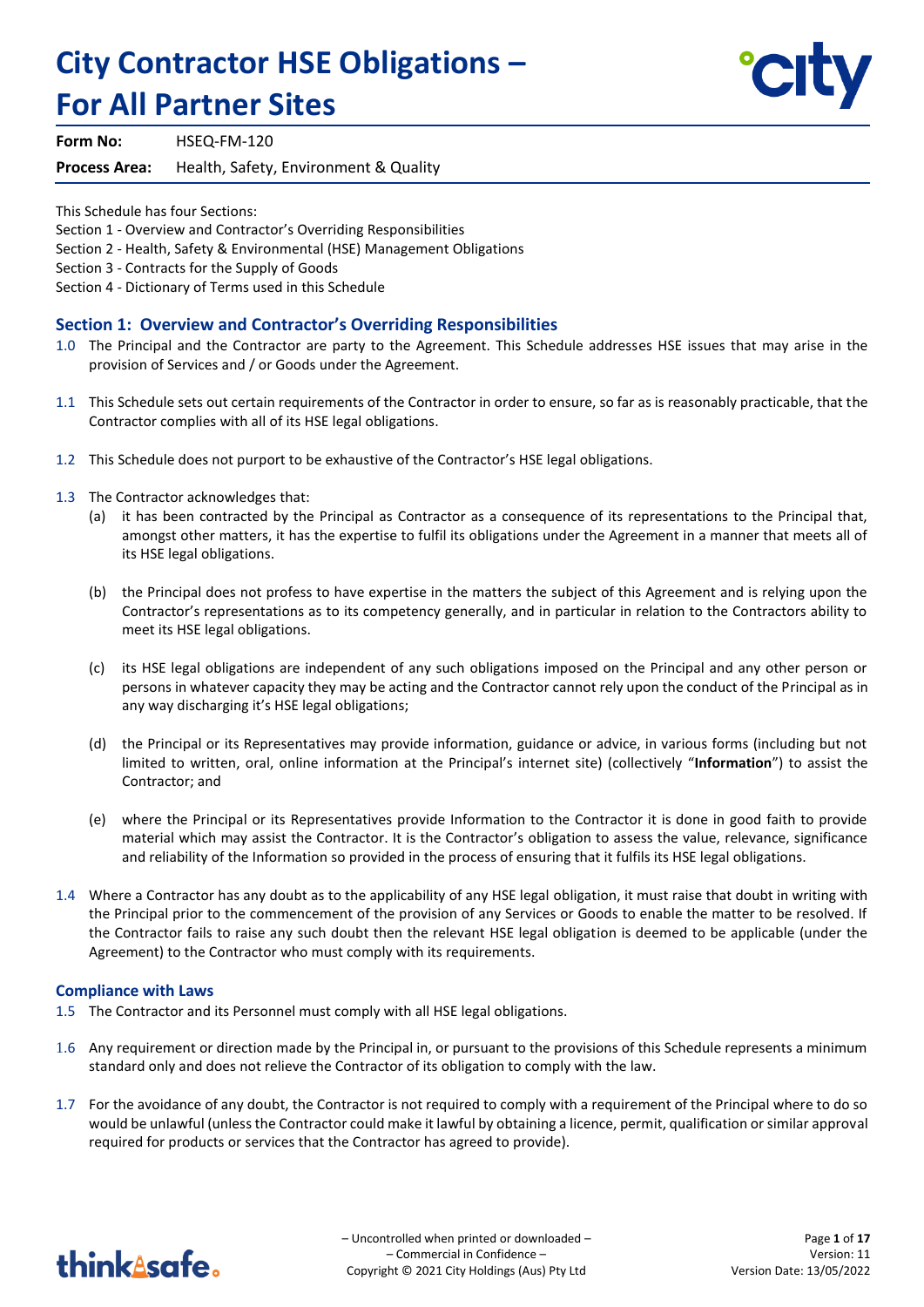

## **Use of Subcontractors**

- 1.8 Where a Contractor engages the services of a subcontractor to discharge any part of its obligations under this Agreement, the Contractor must ensure that in the performance of that obligation the subcontractor is subject to all of the Contractor's obligations under this Schedule in so far as they are applicable to the subcontractor's role.
- 1.9 The Contractor must ensure that all subcontractors are monitored and their safety performance managed as required.
- 1.10 The Contractor must seek the prior approval of the Principal (which will not be withheld unreasonably) in relation to the proposed use of any subcontractor and in doing so shall, if requested to do so, provide evidence of the subcontractor's competency in OHS.

## **Section 2: Health, Safety & Environmental Management Obligations**

## **2.1 General**

- 2.1.1 Without in any way limiting the Contractor's HSE legal obligations:
	- (a) the Contractor shall on request provide to the Principal the details of the safety aspects of the contract prior to the commencement of the Work, or at any time during the life of the Agreement;
	- (b) the Contractor is responsible to ensure that all Works undertaken comply with the HSE legal obligations and are otherwise undertaken in a manner which is acceptable to the Principal.
	- (c) minors accompanying the Contractor's Personnel will not be allowed on to the Principal's Sites;
	- (d) the Contractor is responsible for completing and supervising tasks in a manner which does not place the health or safety of its Personnel, the Principal or its Representatives, customers, or anyone else at risk (including the environment);
	- (e) if at any time a Contractor observes, or it is otherwise drawn to its attention through any formal or informal process, that certain work practices:
		- (i) do, or
		- (ii) may reasonably be considered to, represent a risk to the health or safety of any person (or environment) due to the fact that all reasonably practicable measures have not been taken to control the potential risks arising from that work, the Contractor shall order the cessation of the relevant work immediately.
		- (iii) the Contractor shall ensure that the relevant work does not recommence until an appropriate review has been undertaken to identify the hazards, and assess and control the risks, and the results of that assessment implemented.
	- (f) The Contractor must promptly notify the Principal in writing of any actions taken or instituted by a relevant HSE regulatory authority, including but not limited to, the service of an infringement notice, improvement or prohibition notice, application of civil penalties, prosecutions, enforceable undertakings or any other form of regulatory action against the Contractor for an alleged breach of any HSE legal obligation arising from the provision of services under this agreement.

#### **2.2 Hazard and Incident Management**

- 2.2.1 Any hazard or incident (including near misses) involving the Contractor, its Personnel, the Principal or its Representatives, customers, or anyone else at a Principal's Site, must be immediately reported to the Principal's Representative and Site Manager.
- 2.2.2 Where any incidents (including near misses) arise in the performance of this Agreement, and the incident is subject to a legal requirement to report to, or notify, a relevant regulatory authority the Contractor must:
	- (a) notify the Principal immediately; verbally then via an incident report form.
	- (b) notify the relevant authority as required by the law;
	- (c) provide to the Principal a copy of that notification and the reference provided by the relevant authority as evidence of the notification of the incident; and

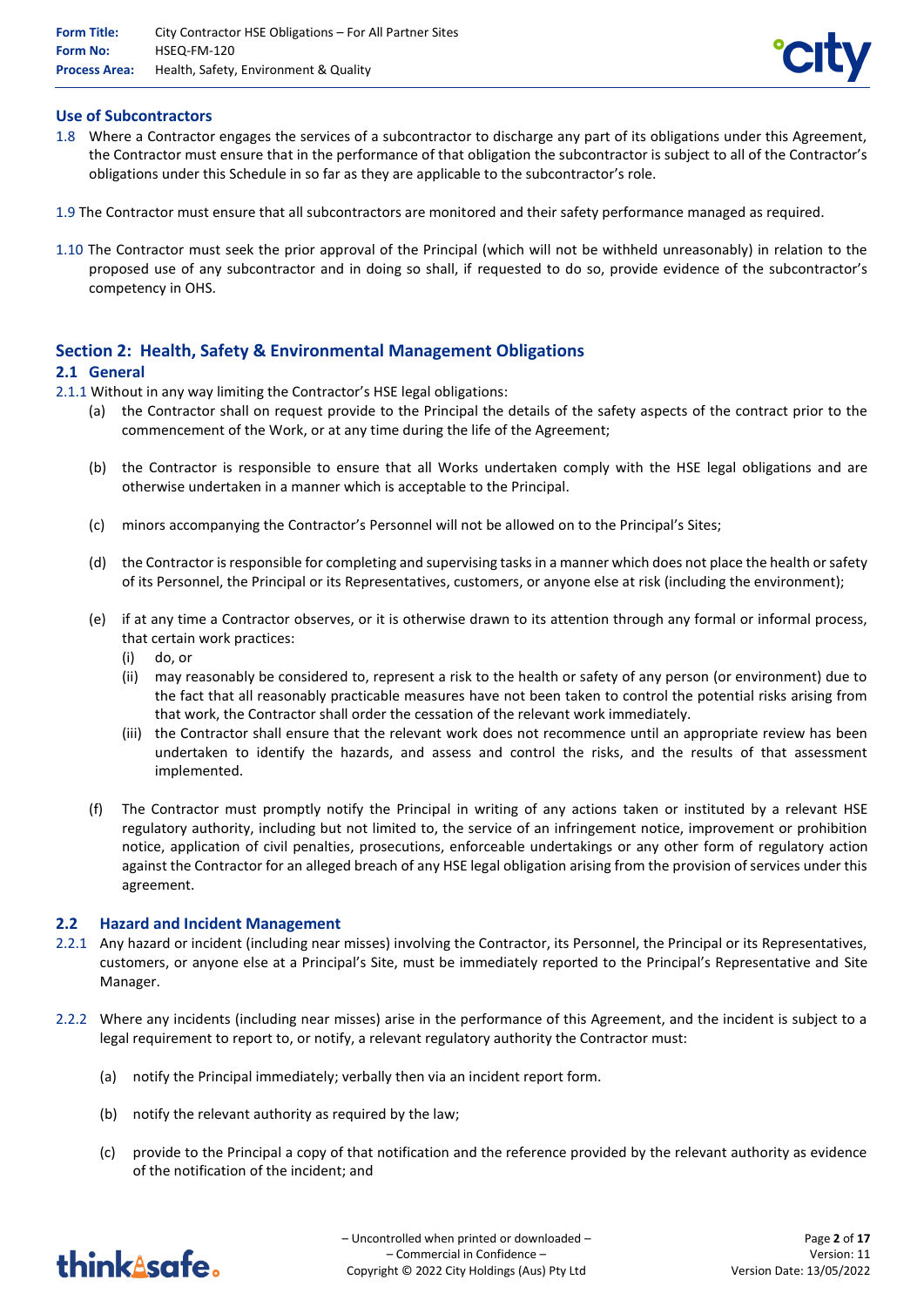

- (d) where the Principal is the party obliged by any law to make the notification the Contractor shall immediately provide to the Principal any information required for the notification to be properly made.
- 2.2.3 The Contractor will, on request by the Principal, give its full co-operation to any investigation of an incident, including, providing any relevant documentation, including, but not limited to such items as photographs, statements made by Personnel, training and maintenance records; operational procedures and risk assessments and proposed corrective actions.

## **2.3 Site Access, Safety Barriers and Signage**

- 2.3.1 The Contractor must ensure that the Site Manager approves the expected time of entry and the period for Site access. If access is required beyond the Site's normal trading hours, arrangements for after hour's access are to be made with the Site Manager or their Delegate.
- 2.3.2 Vehicles must use only recognised entrances and exits when entering or leaving car parks. Speed limits must be observed in car parks. The Contractor must only park in those areas designated by the Site Manager. The Principal may, at its discretion designate particular entrances and exits and prohibit the Contractor from using any alternatives.
- 2.3.3 So far as is reasonably practicable the Contractor shall erect suitable fencing or other barriers, appropriate to the nature of the Work, and signage to ensure that non-authorised persons do not enter the work area.
- 2.3.4 Where the Works cause a potential disruption to pedestrians or vehicular movement, the Contractor must provide clear signage and direction, including if appropriate, Personnel, so that persons are not liable to be confused as to the path they should follow. The Contractor shall also abide by all site-specific Traffic Management Procedures / Plans.
- 2.3.5 Appropriate safety signs and equipment must be provided where a hazard results from Work undertaken. Safety signs must be obeyed and adequate safety equipment used for the purpose intended.

#### **2.4 Health, Safety and Environmental Management System**

- 2.4.1 Contractors engaged in High Risk Contracts or High Risk Activities are required to have a health, safety and environmental management system or health, safety and environmental management plan in place that is consistent with the risk associated with the Works, the size and scope of the Works, the number of parties involved in the Work, the likely duration of the Works and their cost, and their potential impact on the health and / or safety of other persons and the environment.
- 2.4.2 Guidance on an appropriate health, safety and environmental management system may be obtained from ISO45001 (OH&S Management System Requirements Standard) and ISO14001 (Environmental Management System Requirements Standard) or other recognised systems.

#### **2.5 Safe Work Method Statements ("SWMS") and Hazard Disclosure**

**Note**: For New Zealand-based Contractors a SWMS includes such things as Safe Work Procedures/Practices, job safety assessment checklists, work safety checklists, etc.

- 2.5.1 A SWMS must be prepared by the Contractor for all Works and must describe the Works to be completed, outline the steps involved and identify associated hazards and the risk control measures that will be implemented to eliminate or reduce risk.
- 2.5.2 The Contractor must ensure that all Personnel have a copy of a completed SWMS (which is available on request) and must ensure that all Personnel can demonstrate an understanding and successful implementation of all control measures outlined in the SWMS.
- 2.5.3 If the contractor is carrying out routine work, a generic SWMS is sufficient for as long as:
	- (a) the scope of works;
	- (b) identified hazards and risks; and
	- (c) site conditions

remain materially unchanged. If any of these factors does vary to a material extent, the Contractor must ensure that the SWMS is revised to reflect the changed conditions, that appropriate controls are in place and that a copy is available upon request.

Contractor must comply with other Partner specific requirements including such items as Pre-Work Checklists, Job Safety Analysis Worksheets and Work Permits.

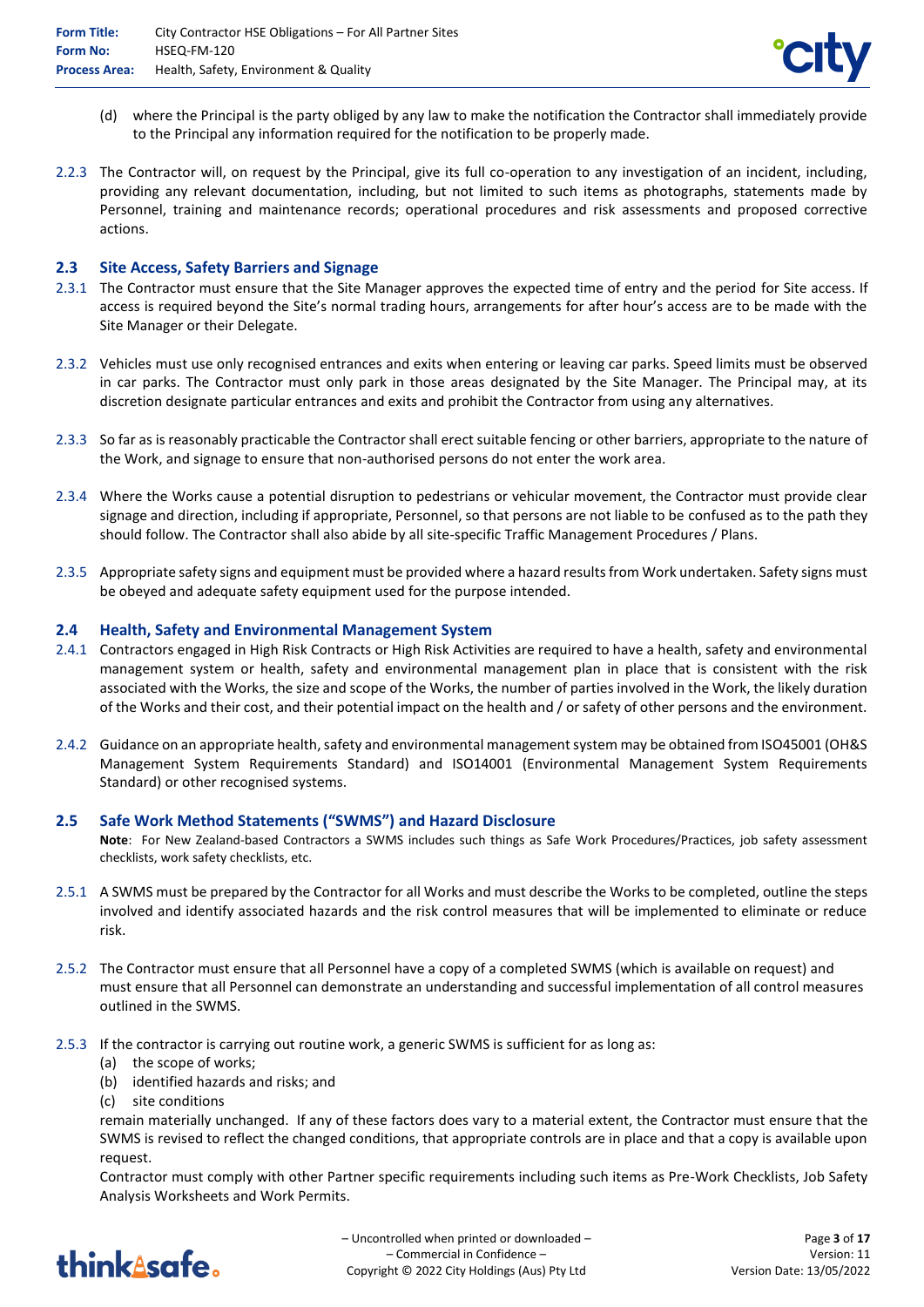

## **2.6 Spot Checks**

Spot checks will be conducted by the Principal, to ensure that the Contractor complies with the risk controls and other requirements outlined in the SWMS, this Schedule and all documents to which this Schedule refers.

## **2.7 Corrective Action Report (CAR)**

- 2.7.1 Where an instance of a non-compliance is noted by the Principal's Representative, a CAR will be issued to the Contractor. The Contractor must propose corrective actions that are acceptable to the Principal's Representative and implement them within the timeframe specified in the CAR. Both parties will act reasonably in seeking to reach agreement on the relevant timeframe in each case.
- 2.7.2 In determining an acceptable time frame for corrective action, regard must be had to the:
	- (a) Nature of the hazard;
	- (b) Resultant risk; and
	- (c) extent to which, if necessary, interim controls can be put in place to mitigate and control the risk to an 'acceptable' level, pending the full implementation of the agreed corrective action.
- 2.7.3 The completed CAR must be returned to the Site Manager or Delegate for review.

#### **2.8 Audits**

Audits of the Contractor's safety management systems may be conducted by the Principal's Representative to assess the level of compliance with its obligations to the Principal and its HSE legal obligations. The Contractor must make available all premises, systems, Personnel, documentation and information necessary to enable the Principal's Representative to ascertain the Contractor's level of compliance.

#### **2.9 Training, Induction and Site Requirements**

- 2.9.1 The Contractor is responsible for ensuring that all Personnel have appropriate qualifications, licences and are provided with adequate information, supervision, instruction and training prior to commencing work on the Principal's premises.
- 2.9.2 The Contractor will ensure that none of its Personnel undertake work unless they hold a valid licence, permit, and certificate of competency or qualification as per the Principal's requirements and the laws of the relevant jurisdiction(s). Copies of Personnel qualifications to be readily accessible.
- 2.9.3 It is the Contractor's responsibility to ensure they provide information in languages other than English where necessary.

#### **2.10 Health, Safety and Environmental Induction Requirements**

2.10.1 It is the Contractor's responsibility to ensure that all Personnel:

- (a) who will be performing Works on the Site, complete the contractor HSE induction program and/or Site contractor induction program relevant to the Site, before commencing work on the Site;
- (b) undertake any required Site orientation before commencing work on Site;
- (c) complete any other required inductions such as those required by law or industry standards.
- (d) if engaged to perform work at any Ampol, Coles Express or Caltex petrol site, have completed the Work Place Clearance Group (WPCG) Clearance Issuer Course and undertake works in accordance with WPCG Work Clearance Procedures.

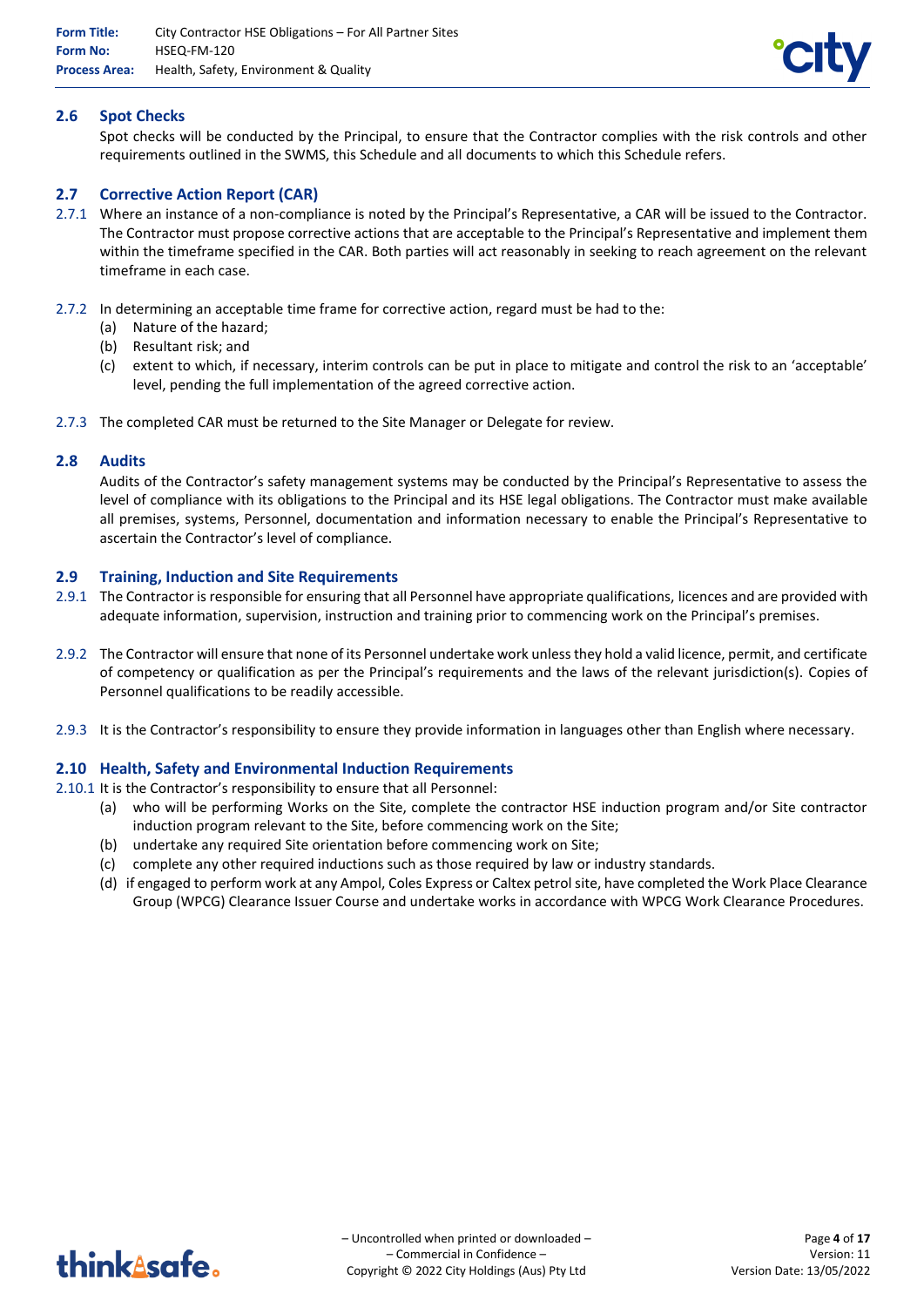

2.10.2 Links to City Partner Inductions are provided in Table 1 below:

## **Table 1 - Partner Safety Induction Details**

| <b>City Partner</b>                                                                                                                                                                                                                                                                                                                                                             | <b>Link to Partner Induction</b>                                                                                                             |
|---------------------------------------------------------------------------------------------------------------------------------------------------------------------------------------------------------------------------------------------------------------------------------------------------------------------------------------------------------------------------------|----------------------------------------------------------------------------------------------------------------------------------------------|
| <b>Australian Red Cross Blood Service Contractor</b>                                                                                                                                                                                                                                                                                                                            | http://www.linksafe.com.au/ausredcross                                                                                                       |
| Induction                                                                                                                                                                                                                                                                                                                                                                       |                                                                                                                                              |
| <b>Bunnings Contractor Induction</b>                                                                                                                                                                                                                                                                                                                                            |                                                                                                                                              |
| Please Note: You must register as a user only<br>and select<br>'City FM Australia' to complete your induction<br>- See below:<br>Registration<br>Company<br>Please select the company you work for from the drop down menu below.<br>Company<br>$\overline{\mathbf{v}}$<br>City FM Australia [CIT023]<br>Haven't registered your business? Click here to register your business | https://learning.bunnings.com.au/contractor/register/user<br>(For best results use Google Chrome or Microsoft Edge)                          |
|                                                                                                                                                                                                                                                                                                                                                                                 |                                                                                                                                              |
| <b>Coles Group</b> Contractor Induction for all Coles                                                                                                                                                                                                                                                                                                                           | For new users:                                                                                                                               |
| Supermarket, Liquor and Express stores                                                                                                                                                                                                                                                                                                                                          | https://contractorinduction.colesgroup.com.au/account/register                                                                               |
|                                                                                                                                                                                                                                                                                                                                                                                 | For existing Inductions:                                                                                                                     |
|                                                                                                                                                                                                                                                                                                                                                                                 | https://contractorinduction.colesgroup.com.au/account/login                                                                                  |
|                                                                                                                                                                                                                                                                                                                                                                                 | (For best results use Google Chrome or Microsoft Edge)                                                                                       |
| <b>Goodstart</b> Contractor Induction                                                                                                                                                                                                                                                                                                                                           | Rapid Global Induction key to be provided by Contractor Company to their<br>employees/team members via their Rapid Global account with City. |
| <b>Guzman Y Gomez</b> Contractor Induction                                                                                                                                                                                                                                                                                                                                      | https://www.onlineinduction.com/gyg                                                                                                          |
| <b>Kmart</b> Contractor Induction                                                                                                                                                                                                                                                                                                                                               | https://www.klearning.net.au/login/contractor.php                                                                                            |
| mycar Contractor Induction                                                                                                                                                                                                                                                                                                                                                      | https://www.onlineinduction.com/mycar/                                                                                                       |
| <b>Target Contractor Induction</b>                                                                                                                                                                                                                                                                                                                                              | http://contractor.target.com.au                                                                                                              |

- 2.10.3 The Principal's contractor safety induction program must be undertaken by each person/s that will be performing the Works on Site. If any person undertakes, or attempts to undertake, the Principal's contractor safety induction on behalf of another person, then both persons are considered by the Principal to be guilty of a serious and intentional breach of safety requirements.
- 2.10.4 In these circumstances the Principal may, at its discretion:
	- (a) suspend the access rights of one or both of those persons to any of the Principal's work Sites for such period of time as it considers appropriate, including a permanent ban; and
	- (b) require the Contractor to provide evidence of a system to be implemented by it to ensure that such fraudulent behaviour does not occur again.
- 2.10.5 Where there are literacy or language issues that prevent Personnel from completing the Principal's contractor safety induction independently, it is the Contractor's responsibility to:
	- (a) provide support for those Personnel to undertake the contractor safety induction;
	- (b) ensure that in providing any support to those Personnel that the support is limited to addressing the language or literacy issues and:
		- (i) in no way provides assistance to the Personnel in relation to their answers to the contractor safety induction questions; and
		- (ii) the person's lack of language or literacy skills do not present a health or safety risk to themselves or any other person/s who may be adversely affected by their acts or omissions; and

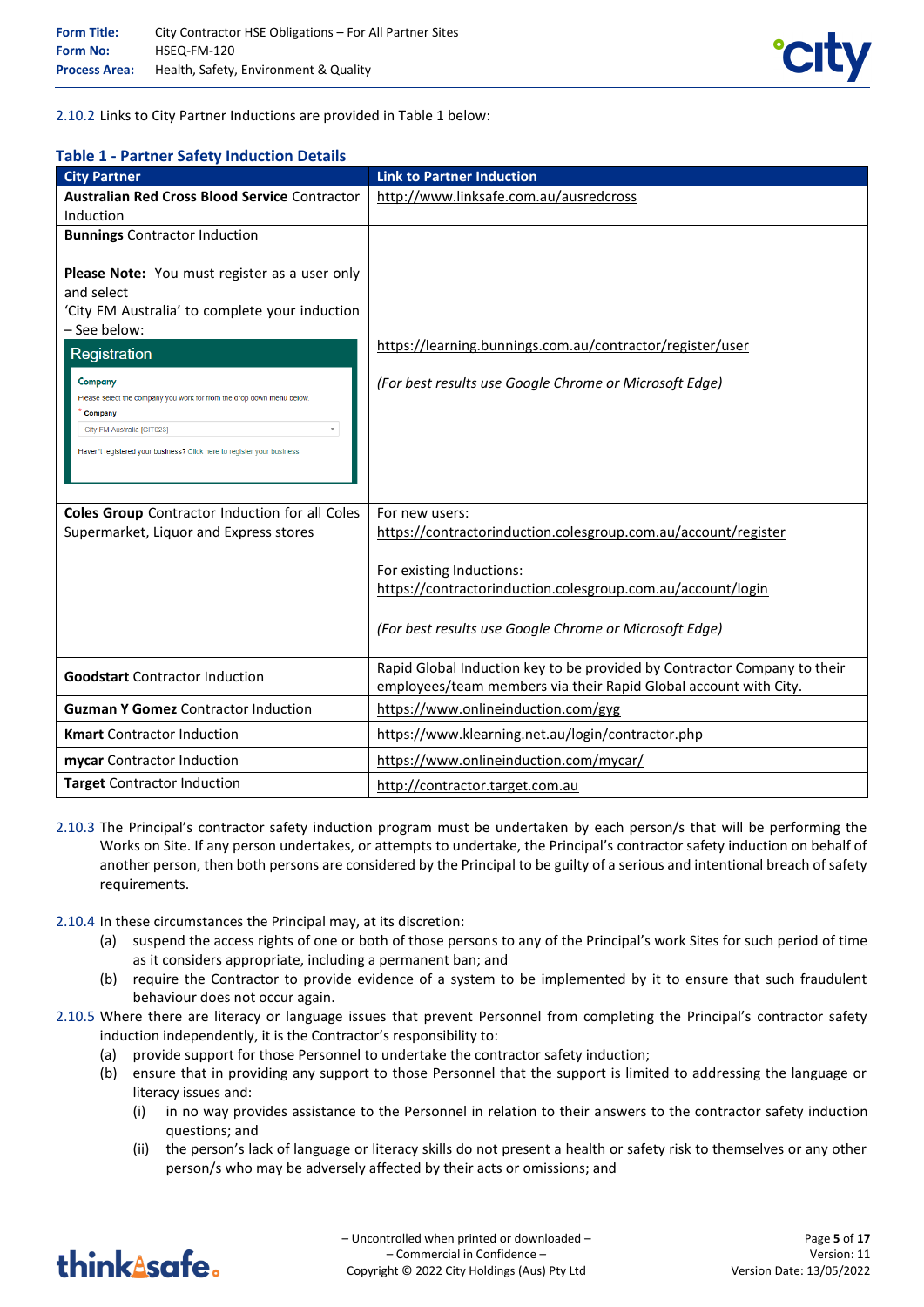

(c) maintain a record of all Personnel for whom assistance is provided, the reason that assistance was required, the name and contact details of the person who provided the assistance, and a signed acknowledgment by that person that the support they provided was limited to language or literacy issues.

2.10.6 The Contractor will operate and maintain a complete record of all Personnel inducted.

### **2.11 Sign in Requirements**

All Personnel must:

- (a) report to the Site Manager or Delegate and sign the Sign In Register on arrival at the Site;
- (b) report to the Site Manager or Delegate and sign out on leaving the Site for any reason;
- (c) show a copy of the SWMS on Site on request;
- (d) wear a visitor's sticker or badge issued or approved by the Principal;
- (e) if engaged to perform work on a Site (or the Site of another entity which we confirm to you accepts Partner Induction), carry Induction Card with them.

#### **2.12 Personal Safety**

## **2.12.1 Personal Protective Clothing and Equipment**

The Contractor must ensure that Personnel dress appropriately for each task and wear fully closed-in footwear at all times. The Contractor is responsible for assessing the need for, and providing appropriate and Australian / New Zealand Standards compliant personal protective equipment ("PPE") for all Personnel, and ensuring that PPE is utilised and worn in the correct manner.

All workwear shall be worn from wrist to ankle at all times whilst on site.

For DC Sites, the wearing of high visibility workwear or hi visibility vest and closed in safety footwear is a mandatory requirement. Vests and Jackets must be fastened by zipper or other suitable reliable fastening system. Velcro fasteners are not permitted.

#### **2.12.2 No Smoking Policy**

The contractor will ensure that all Personnel observe the smoking restrictions in force on the Sites.

#### **2.12.3 Drugs/Alcohol**

- 2.12.3.1 No person will be permitted to enter or work on the Principal's premises while adversely impaired by the:
	- (a) use of prescription medication;
	- (b) consumption of alcohol; or
	- (c) use of illegal drugs to a degree which presents a risk to the health or safety of that person, or other persons who may otherwise suffer a detriment to their health or safety as a result of any act or omission by the person who is impaired.
- 2.12.3.2 Alcoholic beverages must not be consumed or stored on the premises.

#### **2.12.4 Fitness for Work**

Contractors are to ensure that an employed individual is in a state (physical, mental and emotional) that enables the individual to perform assigned tasks competently and in a manner which does not compromise or threaten the safety or health of themselves or others.

#### **2.12.5 Harassment or Discrimination**

The Contractor must ensure that its Personnel comply at all times with all laws and policies regarding harassment and discrimination. In particular, the Contractor will assist the Principal to provide an environment in which employees, contractors, customers and visitors can work without interference caused by harassment or discrimination. Any form of harassment or discrimination will not be tolerated.

#### **2.13 Plant & Equipment**

- 2.13.1 Contractors must provide and use their own Plant.
- 2.13.2 All Plant and equipment and other items provided by or on behalf of the Contractor will be under the control of and the sole responsibility of the Contractor at all times.

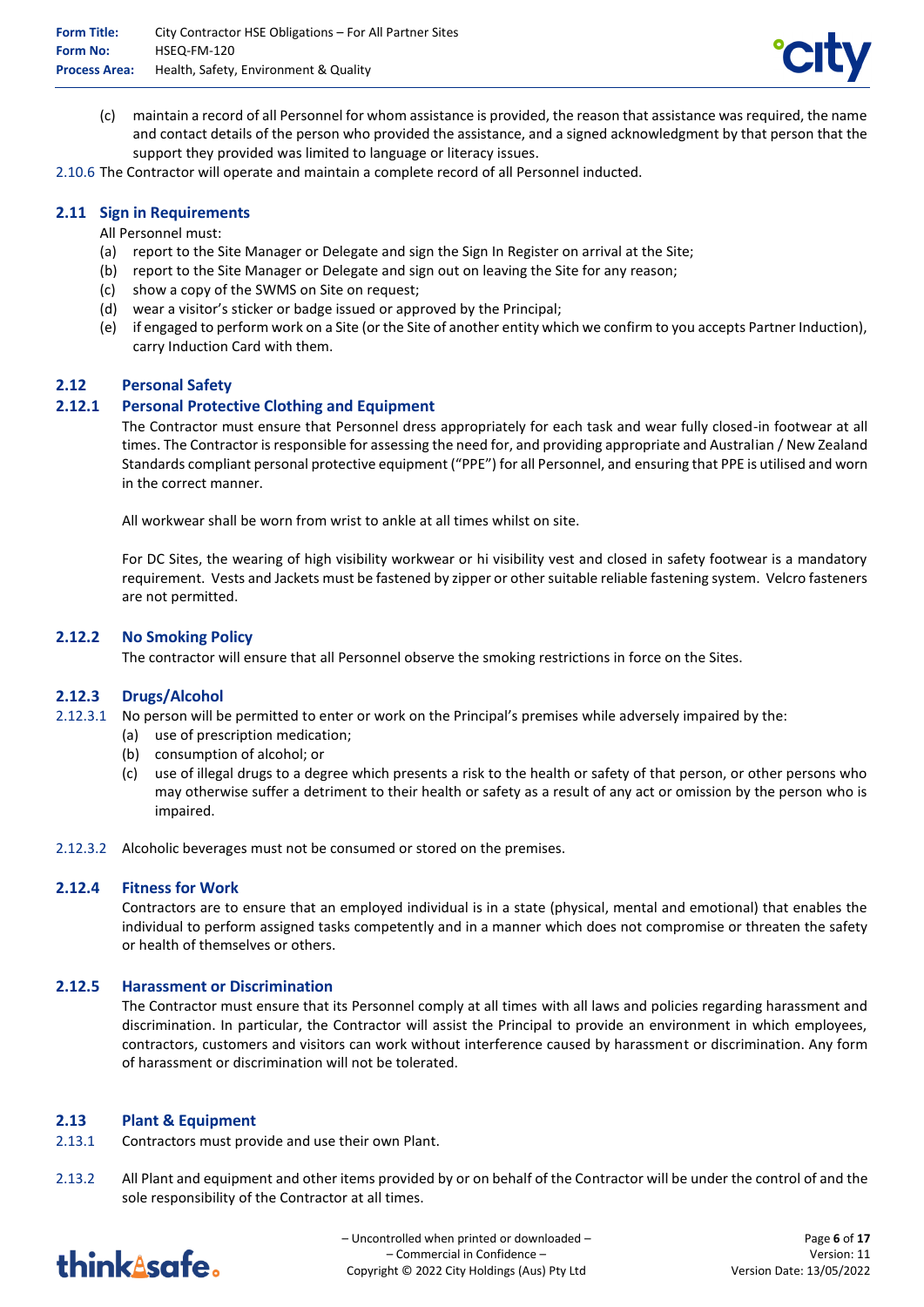- 2.13.3 Plant and equipment must be inspected after repair or maintenance has been completed to ensure that it is safe to return to service.
- 2.13.4 Detailed, documented results of Plant risk assessments will be made available to the Principal by the Contractor on request.
- 2.13.5 Plant operators must be trained and licensed where relevant. Evidence of this to be made available on request.
- 2.13.6 The Principal's Plant is not to be used without the approval from the relevant Principal's Representative. Evidence of all necessary licences and competency training must be provided to the Principal's Representative before approval can be given. Such evidence must also be provided to the Principal at any time on request.
- 2.13.7 An approval by the Principal's Representative of the use of its Plant does not constitute a representation that the Plant or equipment is suitable for the proposed use by the Contractor, nor that the Plant or equipment is free of any defect.
- 2.13.8 It remains the Contractor's responsibility, in accordance with its HSE legal obligations, to ensure that the Plant or equipment is both safe and suitable for the proposed work and that Personnel using the equipment are competent to do so.
- 2.13.9 Isolation procedures are required for the cleaning, maintenance and repair of certain Plant. The Contractor must, in addition to any other OHS Obligations, ensure that the cleaning, maintenance and repair of Plant with moving parts (in this paragraph referred to as "Work") is not undertaken while that Plant is operating. Where the Plant is electrically powered, irrespective of whether or not it has moving parts, the power must be effectively isolated, before any such Work is undertaken, unless there is no reasonably practical alternative approach. The Contractor shall have in place appropriate isolation procedures to ensure that its Personnel can comply with this obligation.
- 2.13.10 Internal combustion engines (petrol/diesel/LPG) are not to be used inside a building without the completion of a risk management plan and the implementation of associated controls.
- 2.13.11 Plant and equipment must be stored, operated and maintained in accordance with the manufacturer's specifications and the requirements of any relevant legislative and Industry Standards. Maintenance records to be made available on request.
- 2.13.12 In Partner sites, plant and equipment must not be left unattended or within the reach of children.
- 2.13.13 In DC Sites, plant and equipment must not be left unattended unless the area is appropriately secured and made safe.
- 2.13.14 Noise levels must be kept to a minimum (and at all times within legal occupational health and safety and environmental limits).
- 2.13.15 Dusts and atmospheric contaminants must be kept to a minimum and at all times below acceptable limits prescribed by any relevant legislative and Industry Standards.
- 2.13.16 Plant prestart checklists to be completed in accordance with manufactures/ operators manual prior to work commencing.
- 2.13.17 Work areas where plant is to be used is to be appropriately protected by the erection of barricading or the posting of a competent spotter where necessary.

#### **2.14 Fire Protection**

#### **2.14.1 Evacuation and Fire Procedures**

- 2.14.1.1 The Contractor must ensure that all Personnel complete the site orientation, including review of evacuation and fire procedures, upon entry to the Site.
- 2.14.1.2 In carrying out the Works, the Contractor must not restrict or impede emergency evacuation routes or access to fire extinguishers, hoses or doors.

## **2.14.2 Smoke Detectors**

2.14.2.1 Permission must be obtained from the Site Manager (or Centre Management where appropriate), prior to the commencement of Works that may produce dust or smoke.

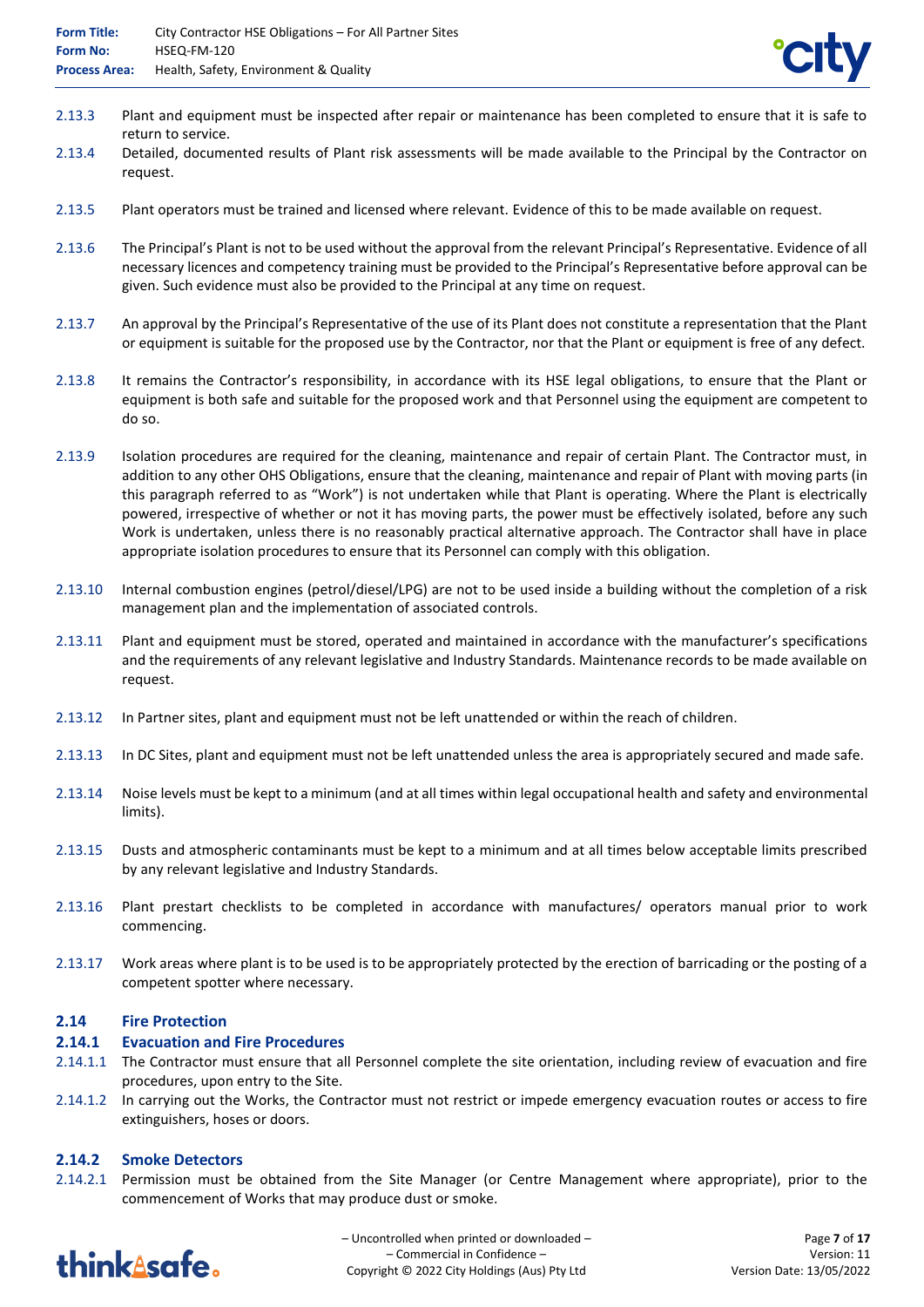

2.14.2.2 Isolation of smoke detectors or other fire protection equipment may be required by the Principal before any hot or dusty work is commenced. In such cases, a document available from the Principal and entitled Fire Protection Equipment Impairment Notice must be completed (see 2.15.3 below).

### **2.15 Work Permits**

Table 2 lists all relevant permits per City Partner:

#### **Table 2 - Work Permit Details**

| <b>City Partner</b>                                           | <b>Permit Availability</b>                                                                                                          | <b>Permit Name</b>                                                                                                                                                                                                                                                                                                                                                      |
|---------------------------------------------------------------|-------------------------------------------------------------------------------------------------------------------------------------|-------------------------------------------------------------------------------------------------------------------------------------------------------------------------------------------------------------------------------------------------------------------------------------------------------------------------------------------------------------------------|
| <b>Australian Red</b><br><b>Cross</b><br><b>Blood Service</b> | Go to https://jobclosedown.cityholdings.com.au<br>and use the issued Contractor Login and PIN to<br>access the permits.             | HSEQ-FM-123 City Hot Work Permit<br>$\bullet$<br>HSEQ-FM-007 City Confined Spaces Entry<br>$\bullet$<br>Permit<br>HSEQ-FM-124 City Isolation of Services Work<br>Permit<br>HSEQ-FM-126 City Roof and Ceiling Spaces<br><b>Work Permit</b>                                                                                                                               |
| <b>Bunnings</b>                                               | Onsite &<br>Go to https://jobclosedown.cityholdings.com.au<br>and use the issued Contractor Login and PIN to<br>access the permits. | <b>Bunnings Hot Work Permit</b><br>$\bullet$<br><b>Bunnings Fire Protection Impairment Permit</b><br>(Instore only via Bunnings Team Member)<br>HSEQ-FM-007 City Confined Spaces Entry<br>$\bullet$<br>Permit<br>HSEQ-FM-124 City Isolation of Services Work<br>Permit<br>HSEQ-FM-126 City Roof and Ceiling Spaces<br><b>Work Permit</b>                                |
| <b>Coles Group</b>                                            | Onsite &<br>Go to https://jobclosedown.cityholdings.com.au<br>and use the issued Contractor Login and PIN to<br>access the permits. | <b>Coles Electrical &amp; Gas Isolation Permit</b><br>$\bullet$<br>Coles Fire Protection Equipment Impairment<br>$\bullet$<br>Permit<br><b>Coles Hot Work Permit</b><br>$\bullet$<br>Coles Roof & Ceiling Space Work Permit<br>$\bullet$<br>Coles Express Equipment Isolation Permit<br>Coles EWP and Scaffold Work Permit for DCs<br>(Coles Distribution Centres Only) |
| Goodstart                                                     | Go to https://jobclosedown.cityholdings.com.au<br>and use the issued Contractor Login and PIN to<br>access the permits.             | HSEQ-FM-123 City Hot Work Permit<br>HSEQ-FM-007 City Confined Spaces Entry<br>$\bullet$<br>Permit<br>HSEQ-FM-124 City Isolation of Services Work<br>$\bullet$<br>Permit<br>HSEQ-FM-126 City Roof and Ceiling Spaces<br><b>Work Permit</b>                                                                                                                               |
| <b>Guzman Y Gomez</b>                                         | Go to https://jobclosedown.cityholdings.com.au<br>and use the issued Contractor Login and PIN to<br>access the permits.             | HSEQ-FM-123 City Hot Work Permit<br>$\bullet$<br>HSEQ-FM-007 City Confined Spaces Entry<br>Permit<br>HSEQ-FM-124 City Isolation of Services Work<br>Permit<br>HSEQ-FM-126 City Roof and Ceiling Spaces<br><b>Work Permit</b>                                                                                                                                            |

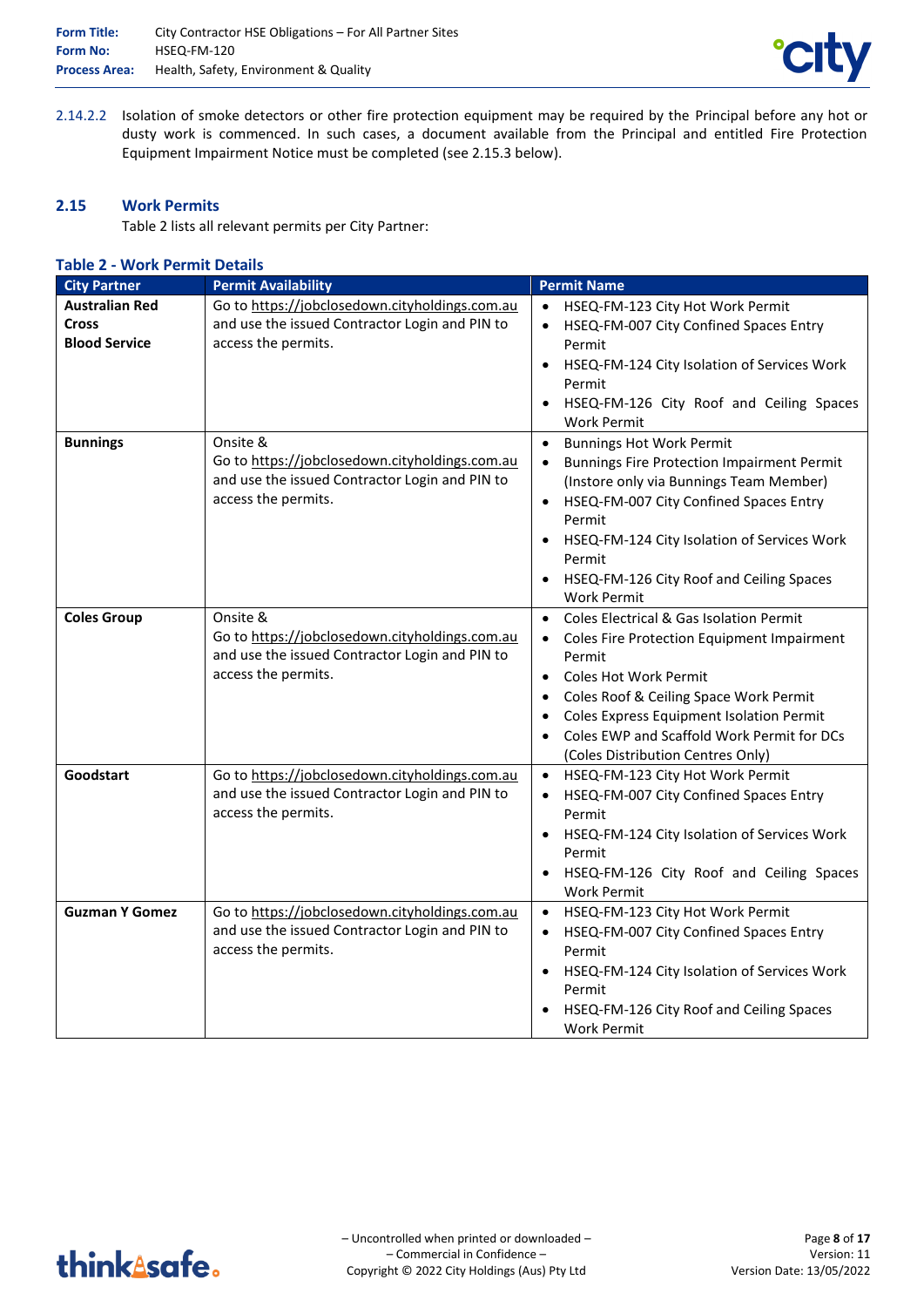

| <b>City Partner</b> | <b>Permit Availability</b>                                                                                                          | <b>Permit Name</b>                                                                                                                                                                                                                                                                                                                                                                                                                                                                                              |
|---------------------|-------------------------------------------------------------------------------------------------------------------------------------|-----------------------------------------------------------------------------------------------------------------------------------------------------------------------------------------------------------------------------------------------------------------------------------------------------------------------------------------------------------------------------------------------------------------------------------------------------------------------------------------------------------------|
| <b>Kmart</b>        | Onsite &<br>Go to https://jobclosedown.cityholdings.com.au<br>and use the issued Contractor Login and PIN to<br>access the permits. | <b>Kmart Electrical &amp; Gas Work Permit</b><br>٠<br>Kmart Fire Impairment Notice<br>$\bullet$<br>Kmart Hazardous Work Permit<br>$\bullet$<br><b>Kmart Hot Work Permit</b><br>$\bullet$<br>Kmart Roof & Ceiling Access Work Permit<br>The following Permits are issued by the site<br>management representative:<br><b>Kmart Asbestos Work Permit</b><br>$\bullet$<br>Kmart Confined Space Work Permit<br>٠<br>Kmart Contractor Overnight Work Permit<br>$\bullet$<br>Kmart Working at Height Work Permit<br>٠ |
| mycar               | Onsite &<br>Go to https://jobclosedown.cityholdings.com.au<br>and use the issued Contractor Login and PIN to<br>access the permits. | mycar Hot Work Permit<br>$\bullet$<br>mycar Confined Space Access Permit<br>mycar Electrical and Gas Isolation Work<br>Permit<br>mycar Roof and Ceiling Space Work Permit<br>mycar Working at Heights Permit<br>٠                                                                                                                                                                                                                                                                                               |
| <b>Target</b>       | Onsite &<br>Go to https://jobclosedown.cityholdings.com.au<br>and use the issued Contractor Login and PIN to<br>access the permits. | <b>Target Confined Space Access Permit</b><br>$\bullet$<br>Target Fire Protection Equipment Impairment<br>$\bullet$<br>Permit<br>Target Electrical & Gas Isolation Work Permit<br>٠<br><b>Target Hot Work Permit</b><br>٠<br>Target Roof and Ceiling Space Work Permit                                                                                                                                                                                                                                          |

## **2.15.1 Hot Work Permits**

The Contractor may not commence any task likely to produce a source of ignition, such as welding, drilling or grinding on the Site without a completed/ approved hot work permit (a notification document available from the Principal) and prior notification to the Site Manager or their Delegate.

#### **2.15.2 Confined Space Access Permits**

- 2.15.2.1 The Contractor shall not allow any of its Personnel to enter a confined space without first obtaining approval from the Site Manager or delegate via a Confined Space Access Permit.
- 2.15.2.2 The contractor is to abide by the site confined space entry approval / authorisation processes.
- 2.15.2.3 All personnel involved in confined space works shall be provided with suitable and adequate information, training and instruction in relation to the scope of the confined space works. This includes being trained and assessed as competent to enter a confined space.

#### **2.15.3 Fire Protection Equipment Impairment Notices**

- 2.15.3.1 The Contractor must not impair any operational fire equipment, including sprinklers, hydrants, smoke detectors or fire pumps ("Fire Protection Systems") on the Partner's premises without first obtaining the Partner approval.
- 2.15.3.2 Partner Fire Protection Equipment Impairment Notices must be filled out in line with Partner requirements. Please refer to Partner procedures available onsite via request.

#### **2.15.4 Electrical and Gas Isolation Work Permit**

- Where any electrical or gas work is proposed to be undertaken, and that work:
- (a) requires the isolation of electricity or gas, or
- (b) poses any risk to the health or safety of any persons then the contractor must submit the appropriate Work Permit (a notification document available from the Principal) prior to the commencement of any work that requires electricity\* and/or gas isolation and obtain the approval of the Site Manager or their Delegate.

\*Note: *Permit not required for changing light globes or when electrical equipment can be unplugged by normal means from a power outlet. The plug top of electrical equipment shall be secured with a lock out device with a tag.*

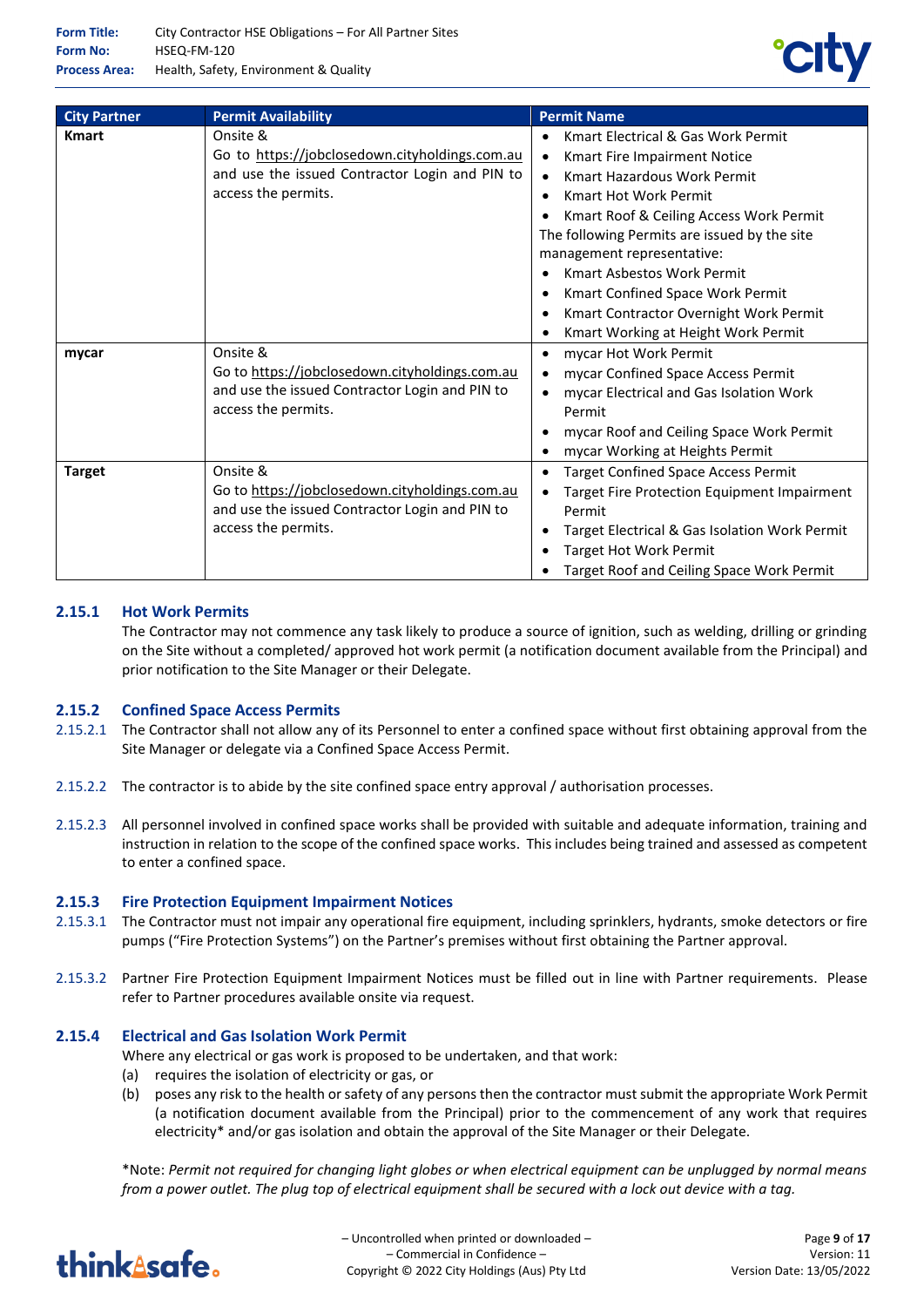

#### **2.15.5 Roof and Ceiling Space Work Permit**

Where any work is proposed by the Contractor on the roof, or in the ceiling space, of the Site, the Contractor must submit a Roof and Ceiling Space Work Permit (a notification document available from the Principal) to the Site Manager or their delegate for their approval prior to the commencement of any work that requires access to the roof or ceiling space.

#### **2.15.6 EWP and Scaffolding Work Permit (Coles Distribution Centres only)**

Where any work is proposed by the Contractor that requires working from an EWP or Scaffold, the Contractor must submit an EWP and Scaffolding Work Permit to the Site Manager or their delegate for their approval prior to the commencement of any work that requires access to the roof or ceiling space.

#### **2.15.7 Asbestos Work Permit (Kmart only)**

Building and/or maintenance work in areas known to contain asbestos material is prohibited, unless an 'Asbestos Work Permit' has been issued to the contractor involved.

#### **2.15.8 Contractor Overnight Work Permit (Kmart only)**

Where any work is proposed by the Contractor that requires working outside of usual trading times, a Kmart Contractor Overnight Work Permit is required. This permit must be completed by a site management representative in consultation with the contractor before any works commence.

#### **2.15.9 Working at Height Work Permit (Kmart only)**

Where any work is proposed by the Contractor that requires working from height utilising height access equipment such as EWP, scaffold, ladders, man cage or work platforms, the Contractor must complete a Working at Height Permit

#### **2.15.10 Hazardous Work Permit (Kmart only)**

Where any work involves trenching or excavation work, crane operations or other works deemed to be 'hazardous' by Kmart Management.

#### **2.16 Asbestos / Hazardous Materials**

- 2.16.1 A Hazardous Building Materials and Asbestos Register providing details of the presence of hazardous materials is available on Site.
- 2.16.2 The Contractor must ensure that the Personnel working on Site read the report before commencing work and acknowledge having done so by signing the sign in register.
- 2.16.3 If hazardous materials are present, location details are to be noted to ensure that Personnel undertaking work are not at risk of exposure. The Contractor must ensure that materials containing Asbestos are not disturbed.
- 2.16.4 The Contractor must notify the Site Manager if any of the Personnel suspect the presence of Asbestos.
- 2.16.5 If the work to be undertaken is likely to disturb any hazardous materials, work must not be commenced until the hazard is discussed with, and the work is approved in writing by, the Site Manager or its Delegate.
- 2.16.6 If the Contractor is to remove any asbestos, the Contractor must be an accredited asbestos removalist. Accreditation documentation must be shown to the Site Manager prior to any work commencing. The Contractor must comply with all laws, industry standards and the Principal's requirements when undertaking removal work.

#### **2.17 Substances and Dangerous Goods Management**

- 2.17.1 Contractors must provide and use their own substances and dangerous goods.
- 2.17.2 Without in any way limiting the Contractor's HSE legal obligations the Contractor shall ensure that:
	- (a) all Substances and Dangerous Goods brought onto or used on the Site must have a compliant Safety Data Sheet (SDS) and be correctly labelled.
	- (b) if Substances and Dangerous Goods are to be stored on Site, the contractor must provide a chemical register and copies of the SDSs for retention on Site. SDS are to be less than 5 years old from issue date.

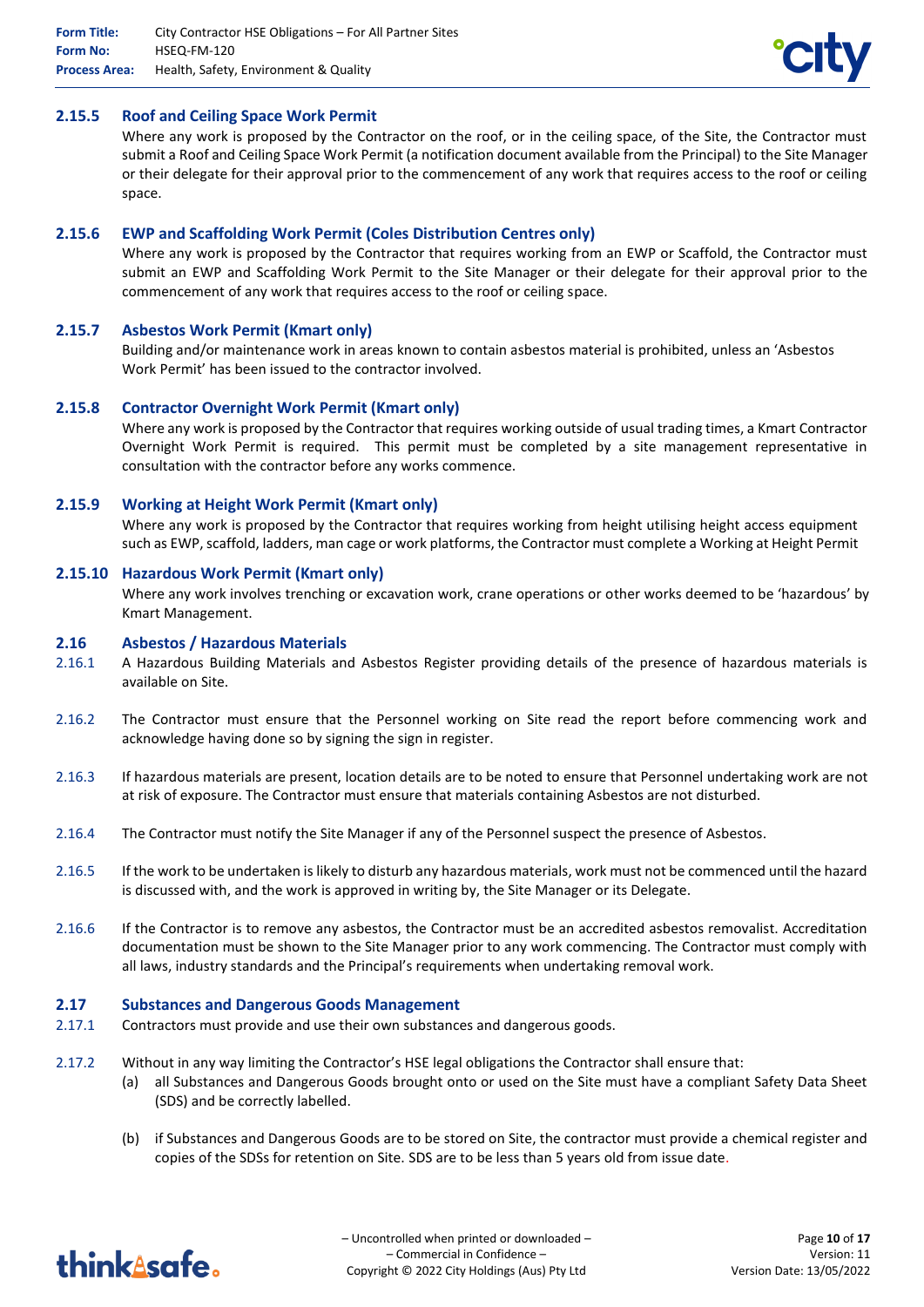

- (c) risk assessments are to be completed (and available on request) for all substances and dangerous goods used on Site.
- (d) substances and dangerous goods carry all appropriate identification and hazard labelling and are stored in accordance with all legal requirements.
- (e) a SWMS is developed for Works that involve Substances and Dangerous Goods. Identified controls must be implemented in accordance with the relevant SDS and any other OHS Legal Obligations including those relating to the transport, storage, use, handling and disposal of Substances or Dangerous Goods.
- (f) the Contractor must advise the Site Manager or their delegate if a Substance or Dangerous Good to be used may impact on the health or safety of any person or give rise to concern or alarm by any person (irrespective of whether any such concerns are well founded or not), including by reason of any smell or potential reaction to fumes or vapours.
- (g) where possible, contractors should use a less hazardous substance as an alternative
- (h) storage of gas cylinders, when not in use, shall be in an upright secured position.
- (i) the storage and handling of flammable and combustible liquids should be carried out in accordance with all relevant regulatory requirements. The Contractor shall advise the Principal before flammable materials are brought to site for storage.
- (j) spill response guidelines and equipment is available where there is the risk of chemical spills associated with the work activity.

#### **2.18 Working at Heights**

#### **2.18.1 General**

- 2.18.1.1 Where reasonably practicable, the need to work from heights should be eliminated.
- 2.18.1.2 Approved height protection control measures must be implemented based on the relevant legislative requirements, .
- 2.18.1.3 In determining the appropriate control to adopt for any particular type of work at height the Contractor shall, so far as is reasonably practicable, apply the highest order of control identified in any Code of Practice, Compliance Code or Regulation for working at heights.
- 2.18.1.4 All relevant equipment must be provided by the Contractor and be subject to regular preventative maintenance and documented records to be made available upon request.
- 2.18.1.5 The Contractor must ensure that its Personnel have received all appropriate information, instruction, training and supervision in the correct use of equipment, including fall arrest equipment.
- 2.18.1.6 Without in any way derogating from the obligations specified above, the Contractor shall, when dealing with ladders and scaffolding also have regard to the following:

#### **2.18.2 Ladders**

- 2.18.2.1 Non-conductive ladders must be used anywhere electrical hazards exist.
- 2.18.2.2 Ladders must comply with relevant Standards and be in good condition. The Contractor must inspect ladders prior to use.
- 2.18.2.3 The Contractor must ensure that its Personnel are trained in safe work practices in relation to ladders.

#### **2.18.3 Scaffolds**

- 2.18.3.1 All scaffolding used on Site must comply with relevant laws and Standards.
- 2.18.3.2 All scaffolding must be assembled by trained and licensed personnel.

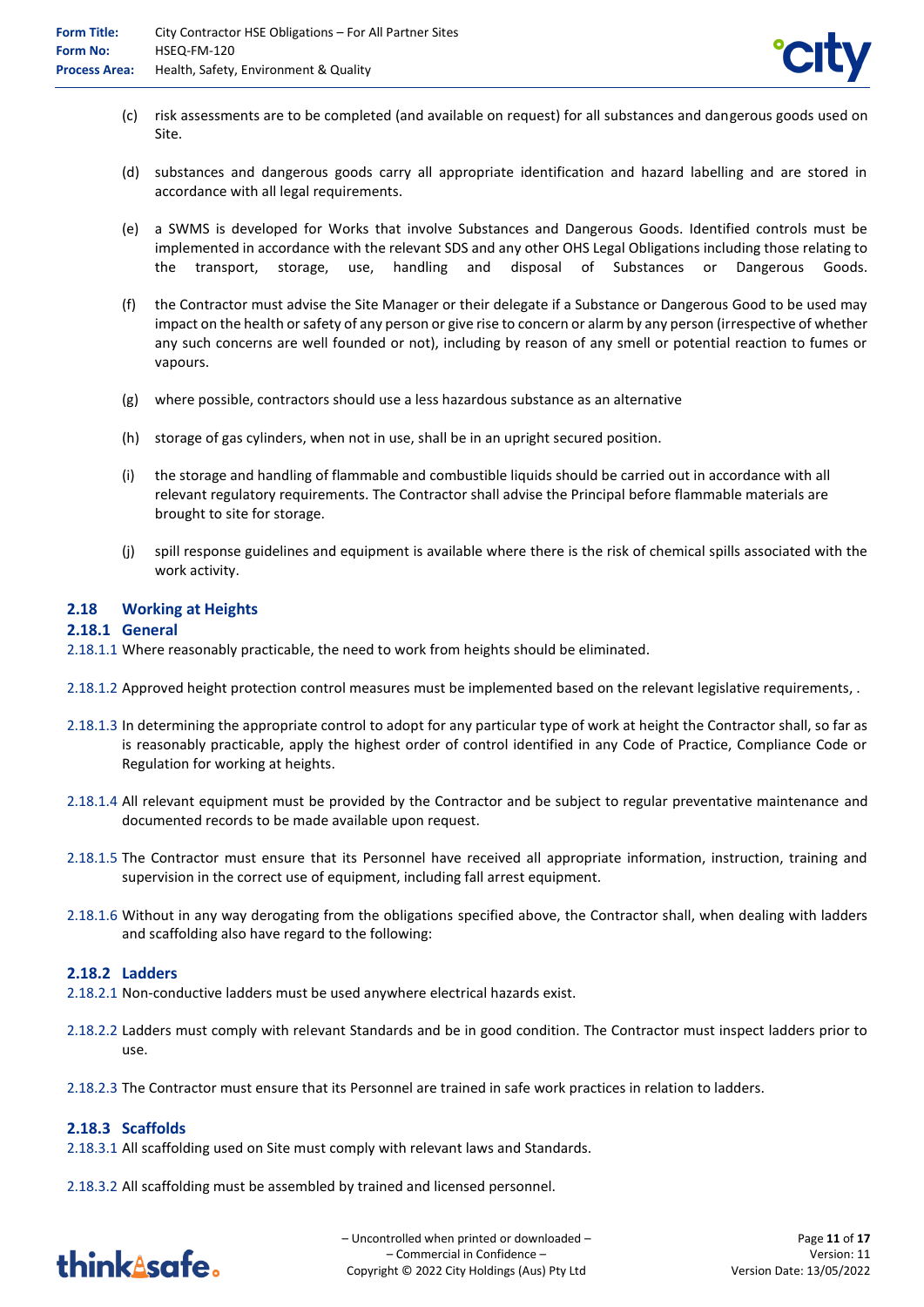## **2.19 Electrical Safety**

- 2.19.1 All power leads and portable electrical tools used on the Principal's Sites must be tested and tagged in accordance with AS/NZS 3760 and legislative requirements. An electrical equipment register to be made available upon request.
- 2.19.2 Electrical equipment used in potentially hazardous locations; for example construction and demolition Sites, wet areas, outdoor areas, workshops, laboratories, or areas exposed to the public must be Residual Current Devices (30mA) protected.
- 2.19.3 Residual Current Devices must be tested before being brought on Site.
- 2.19.4 The Contractor must ensure that its Personnel are trained in safe work practices in relation to electrical equipment.
- 2.19.5 Double adaptors may not be used on the Principal's Sites.
- 2.19.6 The Contractor is required to provide adequate facilities to ensure that electrical leads are elevated in accordance with industry guidelines.
- 2.19.7 Where tools or equipment fail to meet the requirements of applicable electrical safety acts and AS 3000 the tools and equipment shall be immediately withdrawn from service and removed from site.
- 2.19.8 Provide Certificates of Electrical Safety where applicable.

#### **2.20 Chain of Responsibility**

- 2.20.1 Contractors involved in any aspect of the transport of goods and materials to or from any of the Principal's sites must ensure that they have clearly documented processes to ensure that they, and any parties they deal with in the transport of goods, meet all their obligations in relation to safe transport, including;
	- (a) Chain of Responsibility; and
	- (b) Fatigue management
- 2.20.2 Contractors should be aware of any Codes applicable to their work with the Principal and that they fulfil their role under those Codes.

#### **2.21 Site Security and Housekeeping**

#### **2.21.1 Site Security**

- 2.21.1.1 Bags, toolboxes and other containers may be inspected when Personnel leave the Site.
- 2.21.1.2 Unauthorised use or removal of the Principal's equipment is forbidden, as is the unauthorised use or removal of any other Principal's property, including intellectual property (such as documentation or software), or of the Principal's confidential information.
- 2.21.1.3 Entry into sections of a building other than the designated work area is forbidden.
- 2.21.1.4 The Personnel must not use their electronic access card or key to allow others to enter.
- 2.21.1.5 If working on the roof, the Contractor must ensure that all doors, ladders and other means of access are closed or secured to prevent unauthorised access.
- 2.21.1.6 If access is required outside of a Site's normal trading or operating hours (where applicable), arrangements for afterhours access should be made with the Site Manager.

#### **2.21.2 Clean Work Environment/Waste Disposal**

- 2.21.2.1 The Contractor will be responsible for maintaining a clean and tidy worksite. All waste will be disposed of by the Contractor off-site, unless the Site Manager or Delegate specifies otherwise.
- 2.21.2.2 Disposal/recycling of waste must be in accordance with all relevant environmental, trade waste and/or health and safety requirements applicable to the type of waste in question. Recycling of materials is preferred where applicable. All precautions must be taken to minimise the generation of environmental hazards, such as exposure to chemical

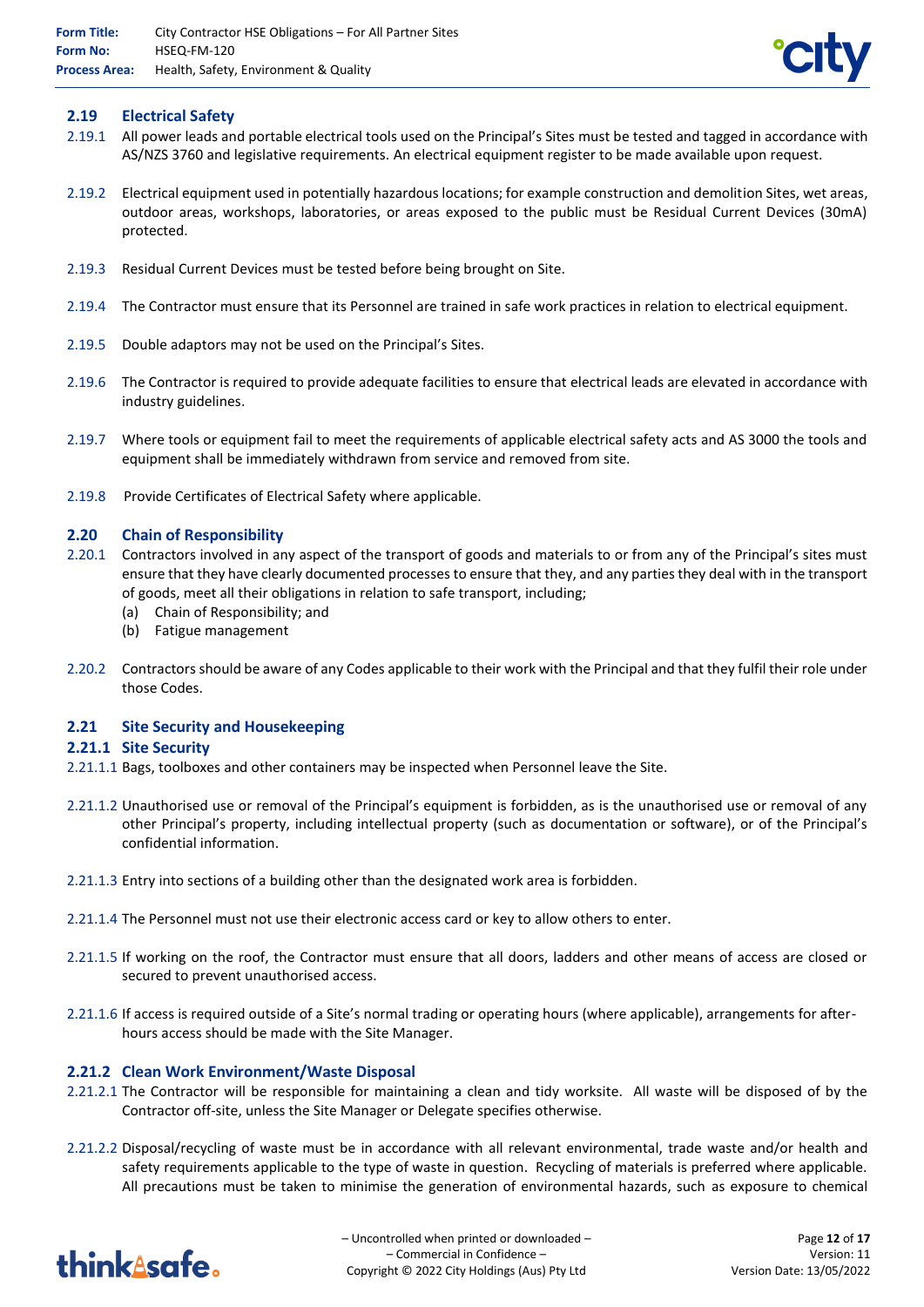

substances, dust, fumes, gases and vapour. In some cases, this may mean completing a job outside normal trading hours (where applicable) but only where authorised by the relevant Site Manager.

## **2.21.3 Use of Site Amenities, Facilities, Equipment/Food Safety Requirements:**

Contractors may use Site's amenities as the need arises. Contractors must at all times maintain the highest level of hygiene whilst accessing any Site's amenities or toilet facilities and are required to maintain food safety standards as covered in the contractor safety induction process.

### **2.22 Additional Requirements**

Other specific risks and safety requirements in addition to those above may be communicated and agreed between the Principal and the Contractor.

#### **2.23 Non-Compliance**

- 2.23.1 In addition to any rights of termination or other remedies that the Principal may have under an agreement with the Contractor or otherwise at law, the Principal may require the Contractor to immediately remove from the Principal's premises any of its Personnel who are (or who are causing the Contractor to be) acting unlawfully or in breach of any OHS Legal Obligations.
- 2.23.2 Upon receipt of such a request, the Contractor will remove the Personnel in question and make available a suitable replacement as soon as possible. The Principal will have no liability to the Contractor in respect of such replacement.

#### **2.24 Mobile Phones and Electronic Devices**

Use of the mobile phone or electronic device shall be in accordance with any site-specific mobile phone or electronic device usage policy.

In Coles Distribution Centre Sites, specific rules and restrictions apply to the use of mobile phones and electronic devices whilst working in the warehouses of the Distribution Centre.

## **SECTION 3: Contracts for the Supply of Goods: General Terms and Conditions**

These terms and conditions apply in relation to **ALL** contracts that relate to the supply of Goods to the Principal.

#### **3.1 Provision of Information**

- 3.1.1 The Contractor must provide to the Principal all information and documentation required by it's HSE legal obligations, according to the status of the Contractor under the law. A Contractor may have more than one status under OHS law in relation to Plant, including as designer, manufacturer, importer, supplier and / or installer. The Contractor shall, without detracting from its OHS Legal Obligations, provide:
	- (a) Information which addresses all hazards identified in relation to the use of the Goods;
	- (b) the assessment of the risks arising from those hazards; and
	- (c) the necessary controls having regard to the required hierarchy of controls.
- 3.1.2 The Principal's acceptance of any or all of the Goods prior to the Contractor's fulfilment of its obligations under this clause does not constitute a waiver or acceptance of the Contractor's failure to comply with any of its obligations under this Agreement. The Principal reserves all of its rights in relation to any such non-compliance.
- 3.1.3 The Contractor shall, in addition to its obligations at law, keep the Principal promptly informed, in writing, of any developments which would constitute a material change to any of the information the Contractor is required to provide pursuant to this contract
	- (a) For the agreed lifetime of the Goods; or
	- (b) In the absence of an agreed lifetime for the Goods, for the duration of the Agreement (including any warranty periods or the duration of any service agreement in relation to any Goods).

### **3.2 General Warranty**

The Contractor warrants that:

- (a) the Principal's use of the Goods, for the purpose for which they have been purchased or leased, in accordance with any guidance and instructions provided by the Contractor, will not:
	- (i) breach any HSE legal obligations; or

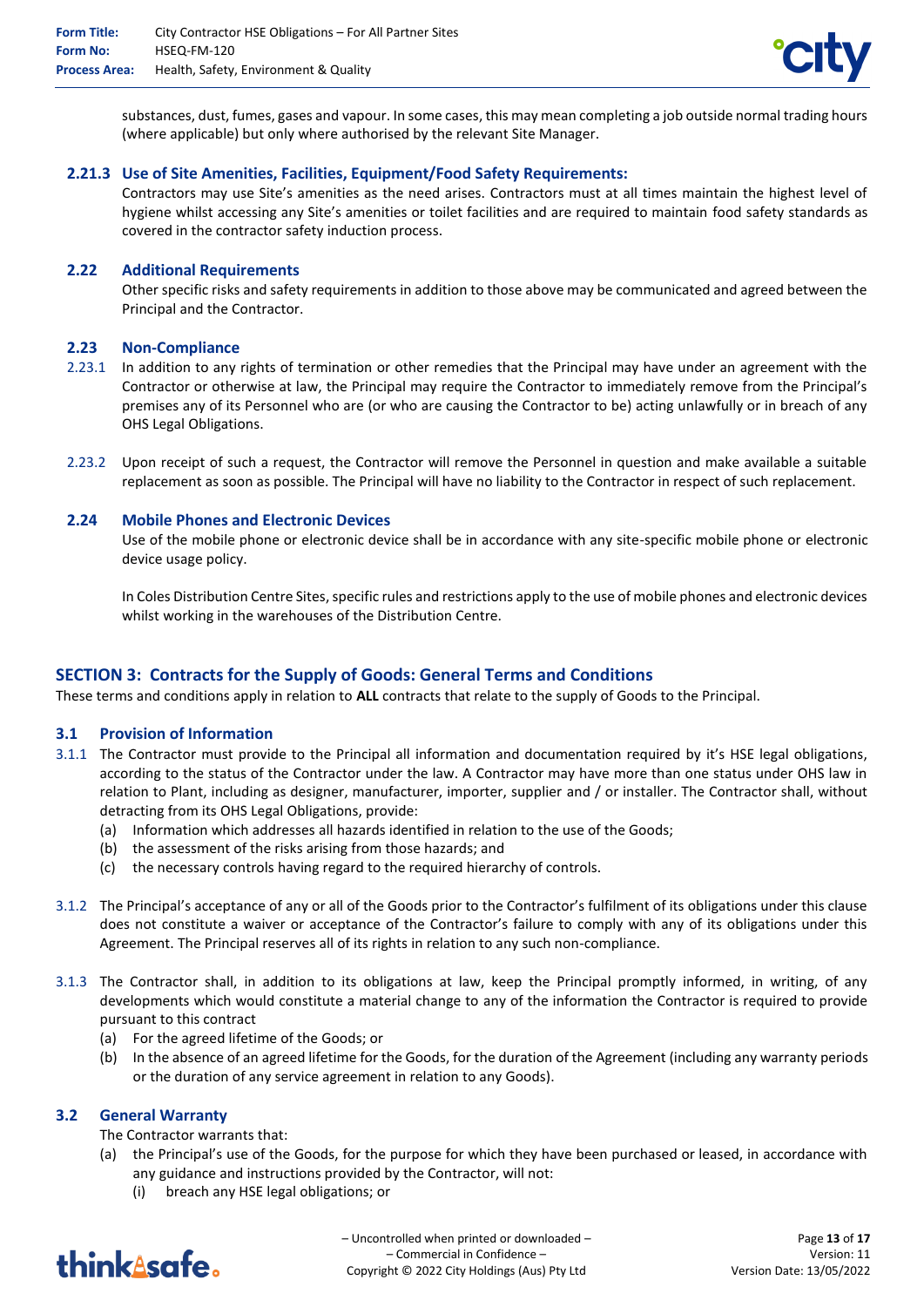

- (ii) breach any other laws; and
- (iii) expose the Principal to any action or claim (including in relation to any relevant licences or permits held or required by the Principal.
- (b) all information provided to the Principal in relation to the Goods is complete, accurate and not in any way likely to be misleading or deceptive.
- (c) the Goods comply with all relevant:
	- (i) legislative requirements in Australia and/or New Zealand (in so far as either is relevant); and
	- (ii) standards

#### **3.3 Operating Procedures and Training**

For goods that require safe operating procedures or training, the Contractor must provide these procedures and the relevant training in the use of the goods.

#### **3.4 Heavy and Bulky Goods**

Goods that are heavy and bulky so that as a consequence they present a manual handling or other health or safety risk, shall be:

- (a) Packaged appropriately to facilitate storage and handling.
- (b) Clearly labelled to warn of any relevant hazards, including ergonomic risks and the recommended safe manner of handling the Goods.

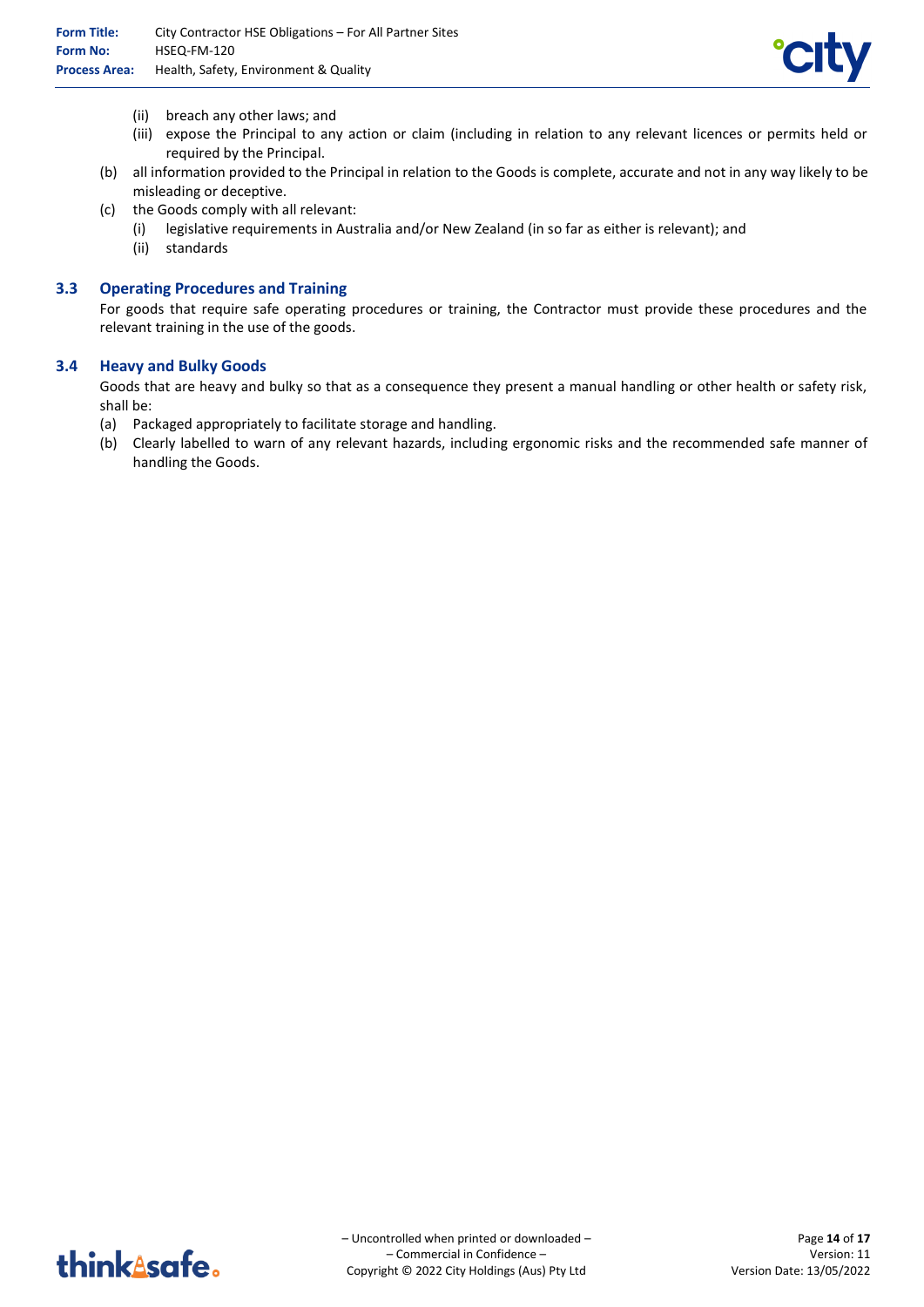

## **SECTION 4 Dictionary of Terms Used in This Schedule**

| <b>Agreement</b>                   | Means the agreement between the Principal and Contractor in relation to the supply of Goods<br>and / or Services to which this Schedule is incorporated. |
|------------------------------------|----------------------------------------------------------------------------------------------------------------------------------------------------------|
| <b>Asbestos</b>                    | Means any form of asbestos as defined in any occupational health and safety legislation in<br>Australia.                                                 |
| <b>City Group</b>                  | Means City Holdings (Aus) Pty Ltd and each of its subsidiaries.                                                                                          |
| <b>Contractor</b>                  | Means the party or parties with whom the Principal has contracted under this Agreement for                                                               |
|                                    | the provision of Goods and / or Services (and includes a person or company who supplies                                                                  |
|                                    | Services and Non-Merchandise Goods to the Principal and any person who is a supplier within                                                              |
|                                    | the meaning of any OHS Legal Obligation), irrespective of whether, for the purposes of other                                                             |
|                                    | parts of this Agreement that party is defined in different terms.                                                                                        |
| <b>Delegate</b>                    | The person who has been properly delegated authority from a Site Manager to perform certain                                                              |
|                                    | of the Site Manager's duties and exercise certain of the Site Manager's powers.                                                                          |
| <b>Dangerous Good</b>              | Means "dangerous good" as defined in any dangerous goods legislation or in any other                                                                     |
|                                    | occupational health and safety legislation or regulation (as amended from time to time) in any                                                           |
|                                    | jurisdiction in which the dangerous goods are to be provided.                                                                                            |
| <b>Coles DC Site</b>               | Means any Coles Distribution Centre site.                                                                                                                |
| <b>Goods</b>                       | Are those which are acquired by the Principal for its own use or consumption and are not for                                                             |
|                                    | retail sale. They include Plant, equipment (including fixtures and fittings), substances and                                                             |
|                                    | Dangerous Goods and personal protective equipment. Non-Merchandise Goods are often                                                                       |
|                                    | referred to as "Goods" throughout this Schedule.                                                                                                         |
| <b>Hazardous Building Material</b> | Means any form of "hazardous building material" as defined in any occupational health and                                                                |
|                                    | safety legislation in Australia.                                                                                                                         |
| <b>Hazardous Substance</b>         | Means "hazardous substance" as defined in any OHS related Act or regulation (as amended                                                                  |
|                                    | from time to time) in any jurisdiction in which the Hazardous Substance is to be provided.                                                               |
| <b>High Risk Contracts</b>         | All contracts that are designated as "high risk" by legislation including but not limited to:                                                            |
|                                    | • contracts that provide a service by performing High Risk Activities; and, or                                                                           |
|                                    | • any other contracts at the discretion of the Principal.                                                                                                |
| <b>High Risk Activities</b>        | Include but are not limited to:                                                                                                                          |
|                                    | · asbestos removal;                                                                                                                                      |
|                                    | • construction work of any kind;                                                                                                                         |
|                                    | · demolition;                                                                                                                                            |
|                                    | • All electrical work (excludes replacement of lamps in light fittings);                                                                                 |
|                                    | • hot work in hazardous area;                                                                                                                            |
|                                    | • scaffolding;                                                                                                                                           |
|                                    | • tank cleaning or testing;<br>• welding in hazardous areas;                                                                                             |
|                                    | • working at heights;                                                                                                                                    |
|                                    | • transport (truck driving);                                                                                                                             |
|                                    | • cooling tower maintenance;                                                                                                                             |
|                                    | • confined space;                                                                                                                                        |
|                                    | • any other high risk works as defined by State legislations; and, or                                                                                    |
|                                    | • any other work or activities designated as "high risk" by the Principal for the purposes of a                                                          |
|                                    | particular contract or portion of a contract as identified in the scope of works for that proposed                                                       |
|                                    | contract.                                                                                                                                                |
|                                    | If, as a result of any hazard identification and risk assessment undertaken by the Contractor,                                                           |
|                                    | further high risk work or activities are identified, then the Contractor shall notify the Principal                                                      |
|                                    | and all obligations relating to high risk work or activities under this Agreement apply.                                                                 |
| <b>Manual tasks</b>                | Manual tasks means a task comprised wholly or partly by any activity requiring a person to use                                                           |
|                                    | their musculoskeletal system in performing his or her work and can include the use of force                                                              |
|                                    | for lifting, lowering, pushing, pulling, carrying or otherwise moving, holding or restraining any                                                        |
|                                    | person, animal or item.                                                                                                                                  |
| <b>HSE Legal Obligations</b>       | A reference to HSE legal obligations includes any obligation imposed under:                                                                              |
|                                    | the common law relating to health, safety and environment in the workplace;                                                                              |
|                                    |                                                                                                                                                          |

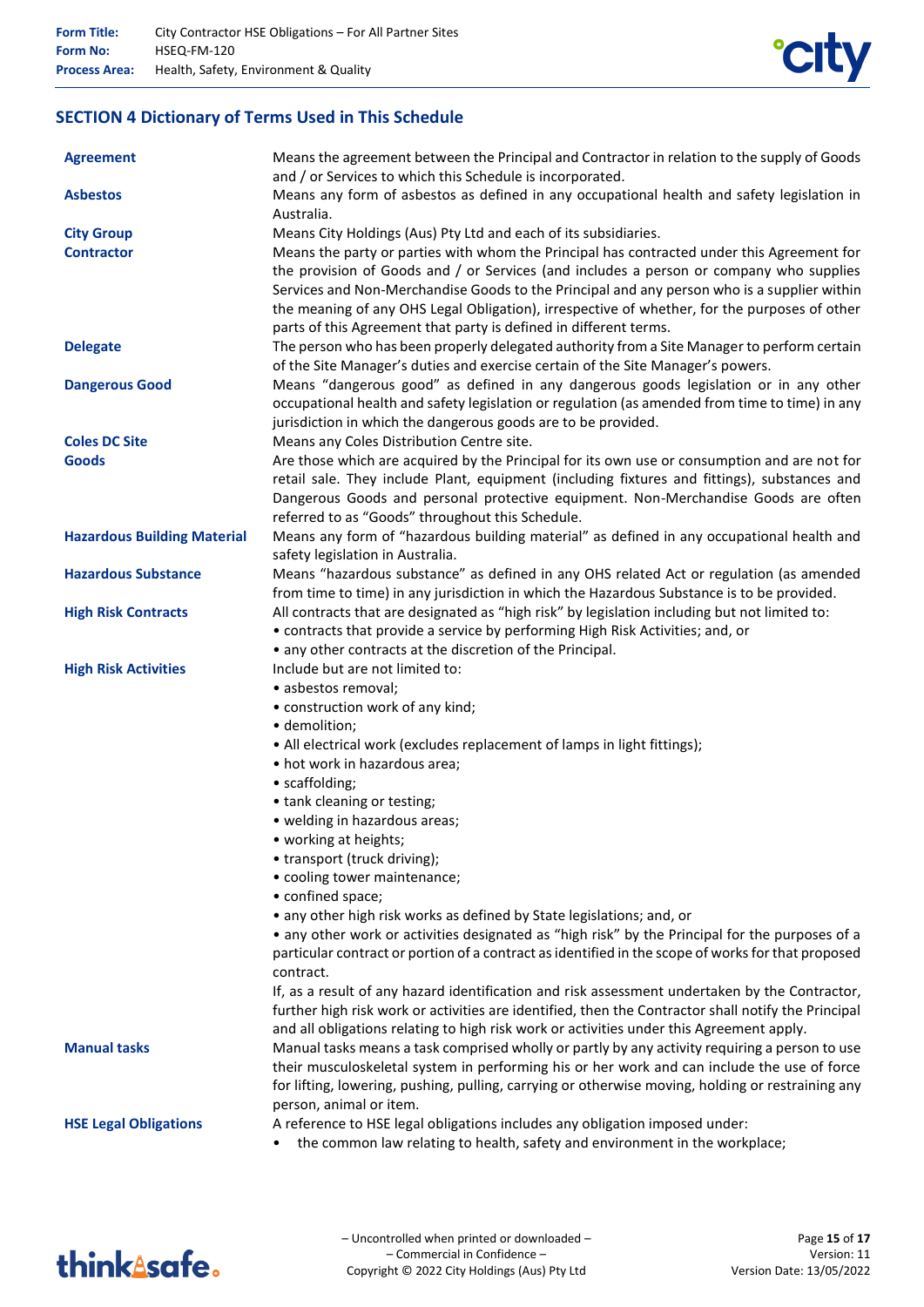

| <b>Partner site</b><br>Means any Australian Red Cross Blood Service, Bunnings, Coles Supermarket, Coles Liquorland,<br>Coles Express, Coles Distribution Centre, Goodstart Early Learning Centre, Guzman Y Gomez,<br>Kmart, mycar and Target site.<br><b>Plant</b><br>Means any machinery, equipment or tool, and any of their components and "plant" as defined<br>by any occupational health and safety related Act or regulation (as amended from time to<br>time) in the jurisdiction in which the Plant is to be supplied.<br><b>Personnel</b><br>Includes the Contractor's employees, agents and subcontractors (including work experience<br>students and delivery drivers).<br>Means the relevant City Group entity (or entities) party to the Agreement.<br><b>Principal</b><br><b>The Principal's Requirements</b><br>Means any specific obligations of the Contractor relating to health and safety imposed by the<br>Principal under this Agreement.<br>Means the Principal's employees, agents or other contractors acting on the Principal's behalf.<br><b>Representatives</b><br><b>Services</b><br>Means the Services or Works, or other term used in the Agreement to define what (other than<br>the supply of Goods) (if any):<br>• the Contractor is to provide to the Principal as described in the specifications to this<br>Agreement; and<br>• includes any unspecified services or works which are incidental to the provision of the<br>Services.<br><b>Schedule</b><br>Means this document entitled "City Contractor HSE Obligations - For all Partner Sites".<br>Means any site or premises identified in the Work Order and any other premises the Principal<br><b>Site</b><br>has directed the Contractor to attend.<br>The person designated by the Principal as manager of a particular Site, or if no such person is<br><b>Site Manager</b><br>advised, the person who is the manager in charge of that Site at the relevant time.<br><b>Standards</b><br>Means in so far as relevant to the particular reference:<br>Australian Standards - published by the organisation known as Standards Australia Limited<br>which is the peak non-government standards development body in Australia; and/or<br>Industry Standard is a reference to a standard or code of practice developed by businesses<br>with a common interest in a standardised approach to the management of issues where<br>relevant Standards or regulatory guidance are otherwise lacking, or considered in need of<br>supplementation in order to deliver appropriate outcomes.<br>Codes of Practice, Compliance Codes or Guidance means such documents as issued by<br>relevant OHS regulatory authorities.<br>Means "substance" as defined in any HSE legislation in any jurisdiction in which the Substance<br><b>Substance</b><br>is to be provided.<br>Includes supply and resupply by way of sale, exchange, lease, hire or hire-purchase, whether<br><b>Supply</b><br>as principal or agent, and any other form of supply within the meaning of any occupational<br>health and safety related legislation, including legislation relating to electrical and gas safety.<br><b>SWMS</b><br>Has the meaning given in paragraph 2.5.<br>Means the physical activities performed on Site in accordance with the specifications and<br><b>Works</b><br>other requirements agreed in writing between the Principal and the Contractor. The term<br>Works exclude non-physical activity (eg consultancy services).<br>Means the order for the purchase of Services and/or Goods issued by the Principal.<br><b>Work Order</b> | any occupational health and safety related legislation, including legislation relating to<br>specific aspects of workplace safety including laws dealing with dangerous goods, gas,<br>electrical and fire safety; and<br>the Principal's Requirements.<br>$\bullet$ |  |
|----------------------------------------------------------------------------------------------------------------------------------------------------------------------------------------------------------------------------------------------------------------------------------------------------------------------------------------------------------------------------------------------------------------------------------------------------------------------------------------------------------------------------------------------------------------------------------------------------------------------------------------------------------------------------------------------------------------------------------------------------------------------------------------------------------------------------------------------------------------------------------------------------------------------------------------------------------------------------------------------------------------------------------------------------------------------------------------------------------------------------------------------------------------------------------------------------------------------------------------------------------------------------------------------------------------------------------------------------------------------------------------------------------------------------------------------------------------------------------------------------------------------------------------------------------------------------------------------------------------------------------------------------------------------------------------------------------------------------------------------------------------------------------------------------------------------------------------------------------------------------------------------------------------------------------------------------------------------------------------------------------------------------------------------------------------------------------------------------------------------------------------------------------------------------------------------------------------------------------------------------------------------------------------------------------------------------------------------------------------------------------------------------------------------------------------------------------------------------------------------------------------------------------------------------------------------------------------------------------------------------------------------------------------------------------------------------------------------------------------------------------------------------------------------------------------------------------------------------------------------------------------------------------------------------------------------------------------------------------------------------------------------------------------------------------------------------------------------------------------------------------------------------------------------------------------------------------------------------------------------------------------------------------------------------------------------------------------------------------------------------------------------------------------------------------------------------------------------------------------------------------------------------------------------------------------------------------------------------------------------------------|----------------------------------------------------------------------------------------------------------------------------------------------------------------------------------------------------------------------------------------------------------------------|--|
|                                                                                                                                                                                                                                                                                                                                                                                                                                                                                                                                                                                                                                                                                                                                                                                                                                                                                                                                                                                                                                                                                                                                                                                                                                                                                                                                                                                                                                                                                                                                                                                                                                                                                                                                                                                                                                                                                                                                                                                                                                                                                                                                                                                                                                                                                                                                                                                                                                                                                                                                                                                                                                                                                                                                                                                                                                                                                                                                                                                                                                                                                                                                                                                                                                                                                                                                                                                                                                                                                                                                                                                                                                  |                                                                                                                                                                                                                                                                      |  |
|                                                                                                                                                                                                                                                                                                                                                                                                                                                                                                                                                                                                                                                                                                                                                                                                                                                                                                                                                                                                                                                                                                                                                                                                                                                                                                                                                                                                                                                                                                                                                                                                                                                                                                                                                                                                                                                                                                                                                                                                                                                                                                                                                                                                                                                                                                                                                                                                                                                                                                                                                                                                                                                                                                                                                                                                                                                                                                                                                                                                                                                                                                                                                                                                                                                                                                                                                                                                                                                                                                                                                                                                                                  |                                                                                                                                                                                                                                                                      |  |
|                                                                                                                                                                                                                                                                                                                                                                                                                                                                                                                                                                                                                                                                                                                                                                                                                                                                                                                                                                                                                                                                                                                                                                                                                                                                                                                                                                                                                                                                                                                                                                                                                                                                                                                                                                                                                                                                                                                                                                                                                                                                                                                                                                                                                                                                                                                                                                                                                                                                                                                                                                                                                                                                                                                                                                                                                                                                                                                                                                                                                                                                                                                                                                                                                                                                                                                                                                                                                                                                                                                                                                                                                                  |                                                                                                                                                                                                                                                                      |  |
|                                                                                                                                                                                                                                                                                                                                                                                                                                                                                                                                                                                                                                                                                                                                                                                                                                                                                                                                                                                                                                                                                                                                                                                                                                                                                                                                                                                                                                                                                                                                                                                                                                                                                                                                                                                                                                                                                                                                                                                                                                                                                                                                                                                                                                                                                                                                                                                                                                                                                                                                                                                                                                                                                                                                                                                                                                                                                                                                                                                                                                                                                                                                                                                                                                                                                                                                                                                                                                                                                                                                                                                                                                  |                                                                                                                                                                                                                                                                      |  |
|                                                                                                                                                                                                                                                                                                                                                                                                                                                                                                                                                                                                                                                                                                                                                                                                                                                                                                                                                                                                                                                                                                                                                                                                                                                                                                                                                                                                                                                                                                                                                                                                                                                                                                                                                                                                                                                                                                                                                                                                                                                                                                                                                                                                                                                                                                                                                                                                                                                                                                                                                                                                                                                                                                                                                                                                                                                                                                                                                                                                                                                                                                                                                                                                                                                                                                                                                                                                                                                                                                                                                                                                                                  |                                                                                                                                                                                                                                                                      |  |
|                                                                                                                                                                                                                                                                                                                                                                                                                                                                                                                                                                                                                                                                                                                                                                                                                                                                                                                                                                                                                                                                                                                                                                                                                                                                                                                                                                                                                                                                                                                                                                                                                                                                                                                                                                                                                                                                                                                                                                                                                                                                                                                                                                                                                                                                                                                                                                                                                                                                                                                                                                                                                                                                                                                                                                                                                                                                                                                                                                                                                                                                                                                                                                                                                                                                                                                                                                                                                                                                                                                                                                                                                                  |                                                                                                                                                                                                                                                                      |  |
|                                                                                                                                                                                                                                                                                                                                                                                                                                                                                                                                                                                                                                                                                                                                                                                                                                                                                                                                                                                                                                                                                                                                                                                                                                                                                                                                                                                                                                                                                                                                                                                                                                                                                                                                                                                                                                                                                                                                                                                                                                                                                                                                                                                                                                                                                                                                                                                                                                                                                                                                                                                                                                                                                                                                                                                                                                                                                                                                                                                                                                                                                                                                                                                                                                                                                                                                                                                                                                                                                                                                                                                                                                  |                                                                                                                                                                                                                                                                      |  |
|                                                                                                                                                                                                                                                                                                                                                                                                                                                                                                                                                                                                                                                                                                                                                                                                                                                                                                                                                                                                                                                                                                                                                                                                                                                                                                                                                                                                                                                                                                                                                                                                                                                                                                                                                                                                                                                                                                                                                                                                                                                                                                                                                                                                                                                                                                                                                                                                                                                                                                                                                                                                                                                                                                                                                                                                                                                                                                                                                                                                                                                                                                                                                                                                                                                                                                                                                                                                                                                                                                                                                                                                                                  |                                                                                                                                                                                                                                                                      |  |
|                                                                                                                                                                                                                                                                                                                                                                                                                                                                                                                                                                                                                                                                                                                                                                                                                                                                                                                                                                                                                                                                                                                                                                                                                                                                                                                                                                                                                                                                                                                                                                                                                                                                                                                                                                                                                                                                                                                                                                                                                                                                                                                                                                                                                                                                                                                                                                                                                                                                                                                                                                                                                                                                                                                                                                                                                                                                                                                                                                                                                                                                                                                                                                                                                                                                                                                                                                                                                                                                                                                                                                                                                                  |                                                                                                                                                                                                                                                                      |  |
|                                                                                                                                                                                                                                                                                                                                                                                                                                                                                                                                                                                                                                                                                                                                                                                                                                                                                                                                                                                                                                                                                                                                                                                                                                                                                                                                                                                                                                                                                                                                                                                                                                                                                                                                                                                                                                                                                                                                                                                                                                                                                                                                                                                                                                                                                                                                                                                                                                                                                                                                                                                                                                                                                                                                                                                                                                                                                                                                                                                                                                                                                                                                                                                                                                                                                                                                                                                                                                                                                                                                                                                                                                  |                                                                                                                                                                                                                                                                      |  |
|                                                                                                                                                                                                                                                                                                                                                                                                                                                                                                                                                                                                                                                                                                                                                                                                                                                                                                                                                                                                                                                                                                                                                                                                                                                                                                                                                                                                                                                                                                                                                                                                                                                                                                                                                                                                                                                                                                                                                                                                                                                                                                                                                                                                                                                                                                                                                                                                                                                                                                                                                                                                                                                                                                                                                                                                                                                                                                                                                                                                                                                                                                                                                                                                                                                                                                                                                                                                                                                                                                                                                                                                                                  |                                                                                                                                                                                                                                                                      |  |
|                                                                                                                                                                                                                                                                                                                                                                                                                                                                                                                                                                                                                                                                                                                                                                                                                                                                                                                                                                                                                                                                                                                                                                                                                                                                                                                                                                                                                                                                                                                                                                                                                                                                                                                                                                                                                                                                                                                                                                                                                                                                                                                                                                                                                                                                                                                                                                                                                                                                                                                                                                                                                                                                                                                                                                                                                                                                                                                                                                                                                                                                                                                                                                                                                                                                                                                                                                                                                                                                                                                                                                                                                                  |                                                                                                                                                                                                                                                                      |  |
|                                                                                                                                                                                                                                                                                                                                                                                                                                                                                                                                                                                                                                                                                                                                                                                                                                                                                                                                                                                                                                                                                                                                                                                                                                                                                                                                                                                                                                                                                                                                                                                                                                                                                                                                                                                                                                                                                                                                                                                                                                                                                                                                                                                                                                                                                                                                                                                                                                                                                                                                                                                                                                                                                                                                                                                                                                                                                                                                                                                                                                                                                                                                                                                                                                                                                                                                                                                                                                                                                                                                                                                                                                  |                                                                                                                                                                                                                                                                      |  |
|                                                                                                                                                                                                                                                                                                                                                                                                                                                                                                                                                                                                                                                                                                                                                                                                                                                                                                                                                                                                                                                                                                                                                                                                                                                                                                                                                                                                                                                                                                                                                                                                                                                                                                                                                                                                                                                                                                                                                                                                                                                                                                                                                                                                                                                                                                                                                                                                                                                                                                                                                                                                                                                                                                                                                                                                                                                                                                                                                                                                                                                                                                                                                                                                                                                                                                                                                                                                                                                                                                                                                                                                                                  |                                                                                                                                                                                                                                                                      |  |
|                                                                                                                                                                                                                                                                                                                                                                                                                                                                                                                                                                                                                                                                                                                                                                                                                                                                                                                                                                                                                                                                                                                                                                                                                                                                                                                                                                                                                                                                                                                                                                                                                                                                                                                                                                                                                                                                                                                                                                                                                                                                                                                                                                                                                                                                                                                                                                                                                                                                                                                                                                                                                                                                                                                                                                                                                                                                                                                                                                                                                                                                                                                                                                                                                                                                                                                                                                                                                                                                                                                                                                                                                                  |                                                                                                                                                                                                                                                                      |  |
|                                                                                                                                                                                                                                                                                                                                                                                                                                                                                                                                                                                                                                                                                                                                                                                                                                                                                                                                                                                                                                                                                                                                                                                                                                                                                                                                                                                                                                                                                                                                                                                                                                                                                                                                                                                                                                                                                                                                                                                                                                                                                                                                                                                                                                                                                                                                                                                                                                                                                                                                                                                                                                                                                                                                                                                                                                                                                                                                                                                                                                                                                                                                                                                                                                                                                                                                                                                                                                                                                                                                                                                                                                  |                                                                                                                                                                                                                                                                      |  |
|                                                                                                                                                                                                                                                                                                                                                                                                                                                                                                                                                                                                                                                                                                                                                                                                                                                                                                                                                                                                                                                                                                                                                                                                                                                                                                                                                                                                                                                                                                                                                                                                                                                                                                                                                                                                                                                                                                                                                                                                                                                                                                                                                                                                                                                                                                                                                                                                                                                                                                                                                                                                                                                                                                                                                                                                                                                                                                                                                                                                                                                                                                                                                                                                                                                                                                                                                                                                                                                                                                                                                                                                                                  |                                                                                                                                                                                                                                                                      |  |
|                                                                                                                                                                                                                                                                                                                                                                                                                                                                                                                                                                                                                                                                                                                                                                                                                                                                                                                                                                                                                                                                                                                                                                                                                                                                                                                                                                                                                                                                                                                                                                                                                                                                                                                                                                                                                                                                                                                                                                                                                                                                                                                                                                                                                                                                                                                                                                                                                                                                                                                                                                                                                                                                                                                                                                                                                                                                                                                                                                                                                                                                                                                                                                                                                                                                                                                                                                                                                                                                                                                                                                                                                                  |                                                                                                                                                                                                                                                                      |  |
|                                                                                                                                                                                                                                                                                                                                                                                                                                                                                                                                                                                                                                                                                                                                                                                                                                                                                                                                                                                                                                                                                                                                                                                                                                                                                                                                                                                                                                                                                                                                                                                                                                                                                                                                                                                                                                                                                                                                                                                                                                                                                                                                                                                                                                                                                                                                                                                                                                                                                                                                                                                                                                                                                                                                                                                                                                                                                                                                                                                                                                                                                                                                                                                                                                                                                                                                                                                                                                                                                                                                                                                                                                  |                                                                                                                                                                                                                                                                      |  |
|                                                                                                                                                                                                                                                                                                                                                                                                                                                                                                                                                                                                                                                                                                                                                                                                                                                                                                                                                                                                                                                                                                                                                                                                                                                                                                                                                                                                                                                                                                                                                                                                                                                                                                                                                                                                                                                                                                                                                                                                                                                                                                                                                                                                                                                                                                                                                                                                                                                                                                                                                                                                                                                                                                                                                                                                                                                                                                                                                                                                                                                                                                                                                                                                                                                                                                                                                                                                                                                                                                                                                                                                                                  |                                                                                                                                                                                                                                                                      |  |
|                                                                                                                                                                                                                                                                                                                                                                                                                                                                                                                                                                                                                                                                                                                                                                                                                                                                                                                                                                                                                                                                                                                                                                                                                                                                                                                                                                                                                                                                                                                                                                                                                                                                                                                                                                                                                                                                                                                                                                                                                                                                                                                                                                                                                                                                                                                                                                                                                                                                                                                                                                                                                                                                                                                                                                                                                                                                                                                                                                                                                                                                                                                                                                                                                                                                                                                                                                                                                                                                                                                                                                                                                                  |                                                                                                                                                                                                                                                                      |  |